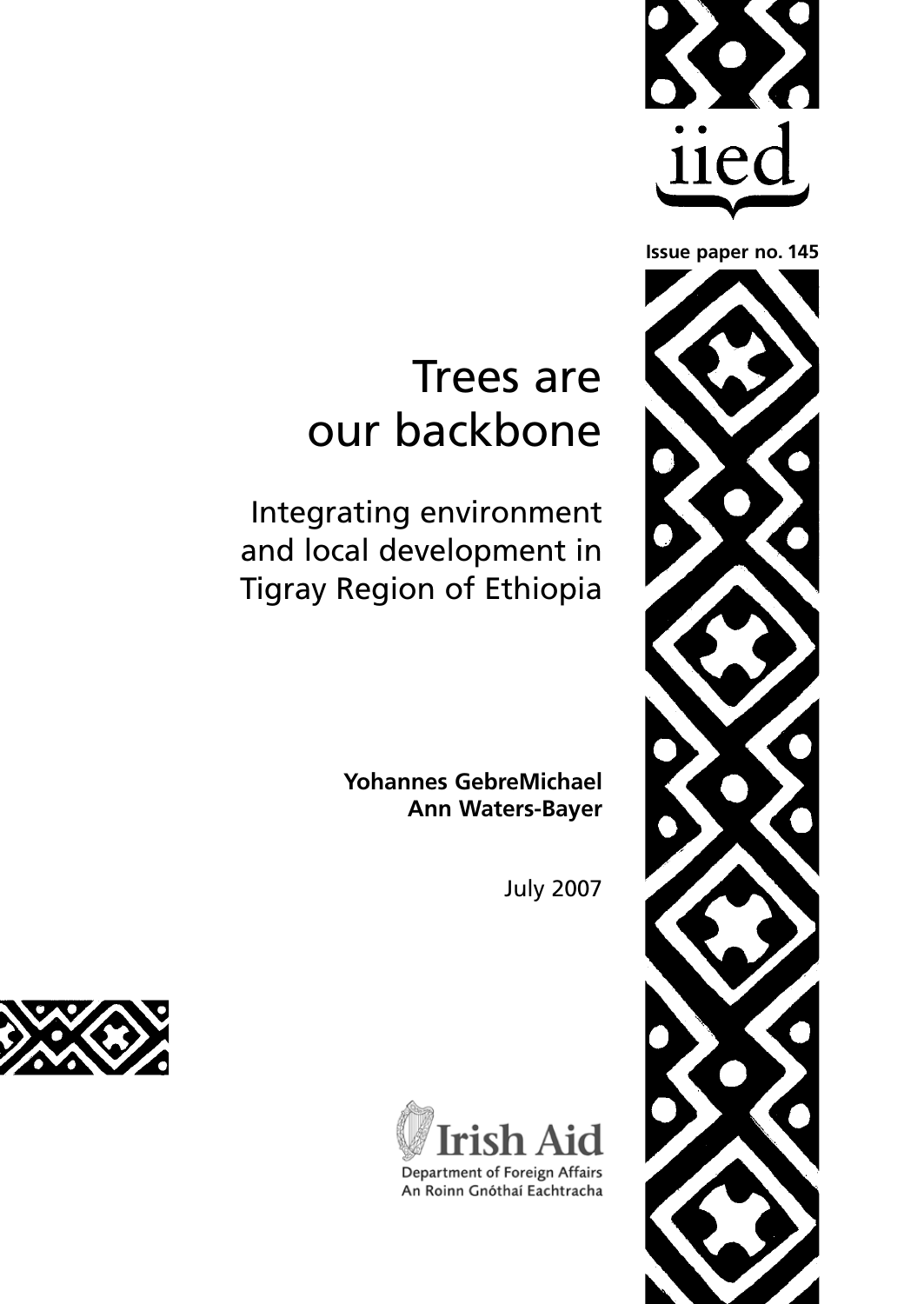

# Trees are our backbone

# Integrating environment and local development in Tigray Region of Ethiopia

Yohannes GebreMichael Ann Waters-Bayer

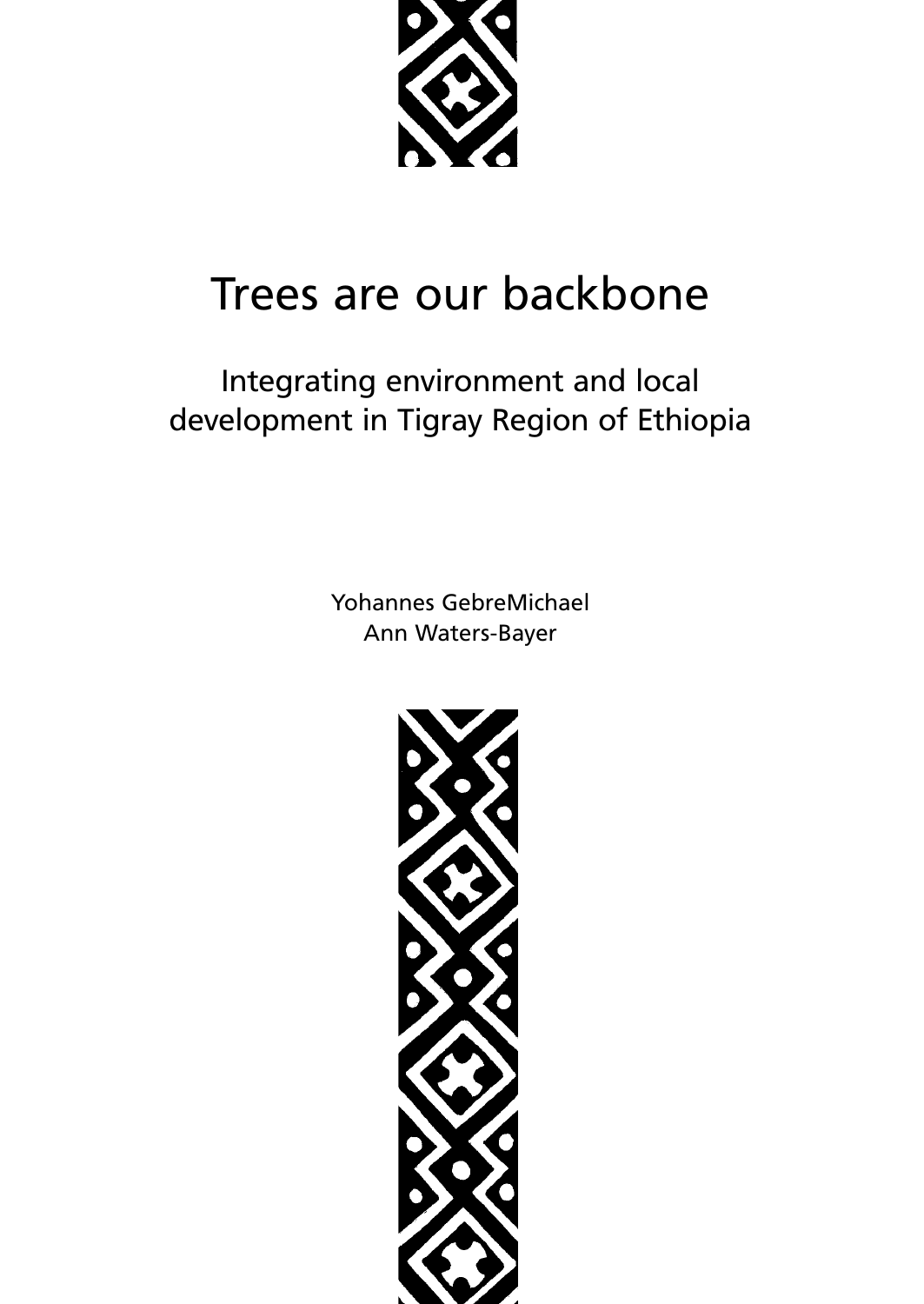### **Acknowledgements**

We would like to thank Camilla Toulmin and Ced Hesse from the International Institute for Environment and Development (IIED) in London, UK, for giving us the opportunity to carry out the brief study on environment and development in Tigray Region, on which this paper is based. We greatly appreciate the assistance given by IIED and by Irish Aid in Dublin, Addis Ababa and Mekelle – particularly Ced Hesse, Tom Bigg, Tara Shine, Hiwot Mebrate, Aynalem Gesesse and Amanuel Asgedom – in making relevant information and reports available to us and facilitating the study in many other respects. We thank the numerous people from governmental and non-governmental institutions at federal, regional and district level who shared their experiences and views with us. We are especially grateful to the community members and development agents who engaged in discussion with us although we had not made prior arrangements to meet them. We also extend our thanks to Ced Hesse and Wolfgang Bayer for comments on a draft version of this paper.

We would also like to thank Irish Aid for commissioning and financing the study and for funding the publication of this paper.

#### **About the author**

**Yohannes GebreMichael** (yohannesgmichael@yahoo.com) is an assistant professor in the Department of Geography and Environmental Studies at Addis Ababa University. He has carried out extensive work in soil and water conservation programmes and natural resource management in both highlands and pastoral areas. His areas of interest include soil and water conservation, indigenous knowledge, local innovation, endogenous development, food security and socio-cultural issues.

**Ann Waters-Bayer** (ann.waters-bayer@etcnl.nl) is an agricultural sociologist working with ETC Foundation in the Netherlands. She specialises in methods of participatory innovation development by rural people, development agents and scientists. She is currently part of the international support team for the action-research programme PROLINNOVA (PROmoting Local INNOVAtion in ecologically-oriented agriculture and natural resource management) and gives special attention as "backstopper" to the work in Ethiopia, Kenya and South Africa.

Printed by: Russell Press, Nottingham, UK.

Printed on: recycled paper – Challenger Offset 90g, and Challenger Tint (Gold) 160g for the cover.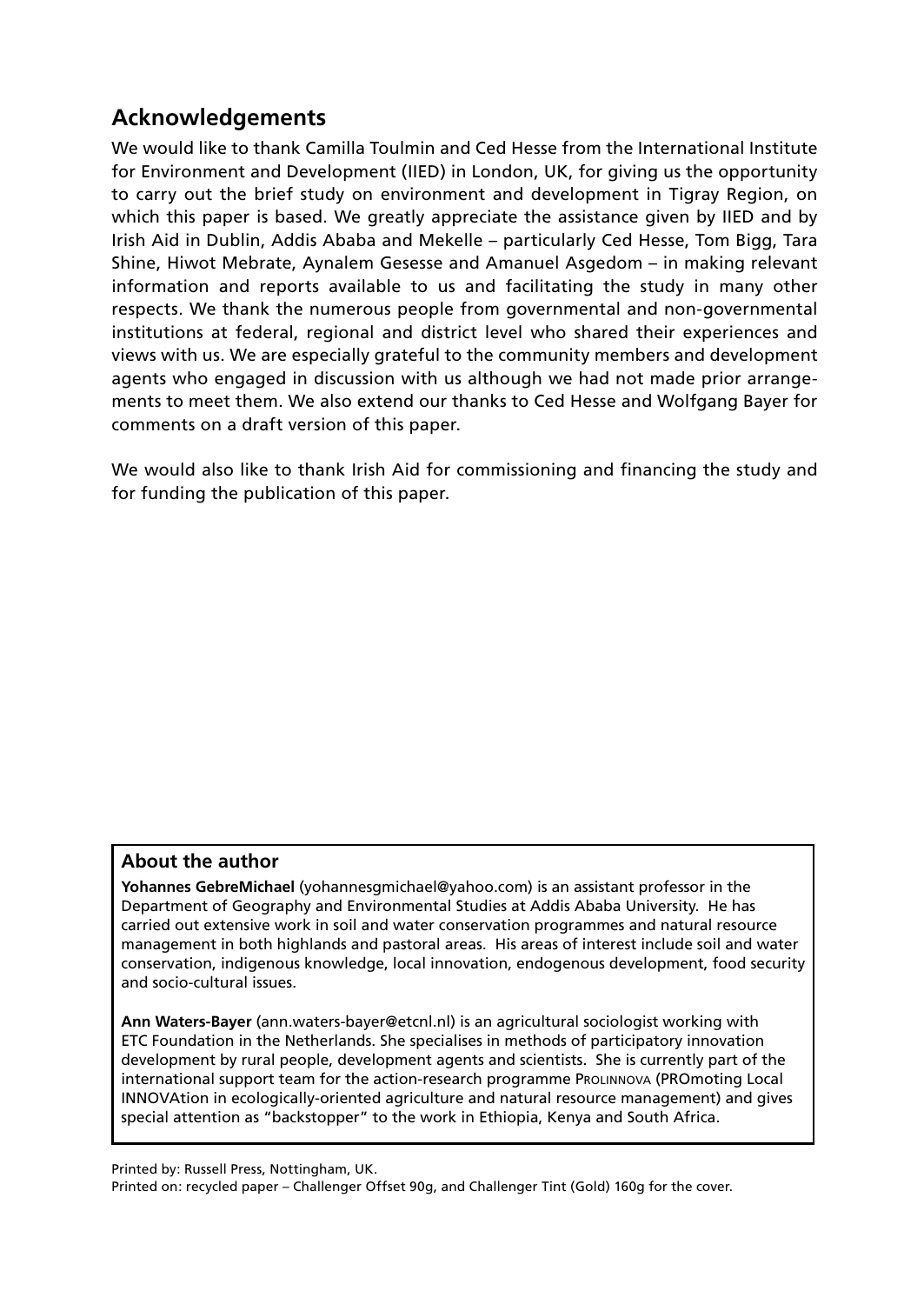# **Contents**

|                                                                                                                                      | $\mathbf{1}$   |
|--------------------------------------------------------------------------------------------------------------------------------------|----------------|
| 1.1 Background                                                                                                                       | 1              |
| 1.2 Study methodology                                                                                                                | $\overline{2}$ |
|                                                                                                                                      | 4              |
| 2.1 Land degradation                                                                                                                 | 4              |
| 2.2 Land scarcity                                                                                                                    | 5              |
| 2.3 Water-borne diseases and pollution                                                                                               | 6              |
| 2.4 Fuel shortages                                                                                                                   | 6              |
| 2.5 Poor health services                                                                                                             | 6              |
| 2.6 Conflict and insecurity                                                                                                          | 6              |
| 3. Institutional context related to environmental issues in Tigray                                                                   | 7              |
| 3.1 A strong policy framework                                                                                                        | 7              |
| 3.2 Contradictions and weaknesses in policy implementation                                                                           | 8              |
| 4. Initiatives to address environmental issues and their "success"                                                                   | 10             |
| 4.1 Externally introduced initiatives                                                                                                | 10             |
| 4.2 Endogenous ("home-grown") initiatives                                                                                            | 14             |
| 4.3 Differing perspectives on success                                                                                                | 17             |
|                                                                                                                                      | 19             |
| 5.1 Seek conceptual clarity                                                                                                          | 19             |
| 5.2 Build capacity in governmental and non-governmental organisations<br>5.3 Set framework conditions for local-level enforcement of | 19             |
| environmental protection                                                                                                             | 20             |
| 5.4 Enhance local learning about environment and development                                                                         | 21             |
| 5.5 Conduct research to accompany action                                                                                             | 22             |
| 5.6 Designate funds to address environment in the framework of                                                                       |                |
| budget support                                                                                                                       | 22             |
| 5.7 Strengthen local organisation and voice                                                                                          | 23             |
| 5.8 Work with and through Ethiopian civil society                                                                                    | 24             |
|                                                                                                                                      | 25             |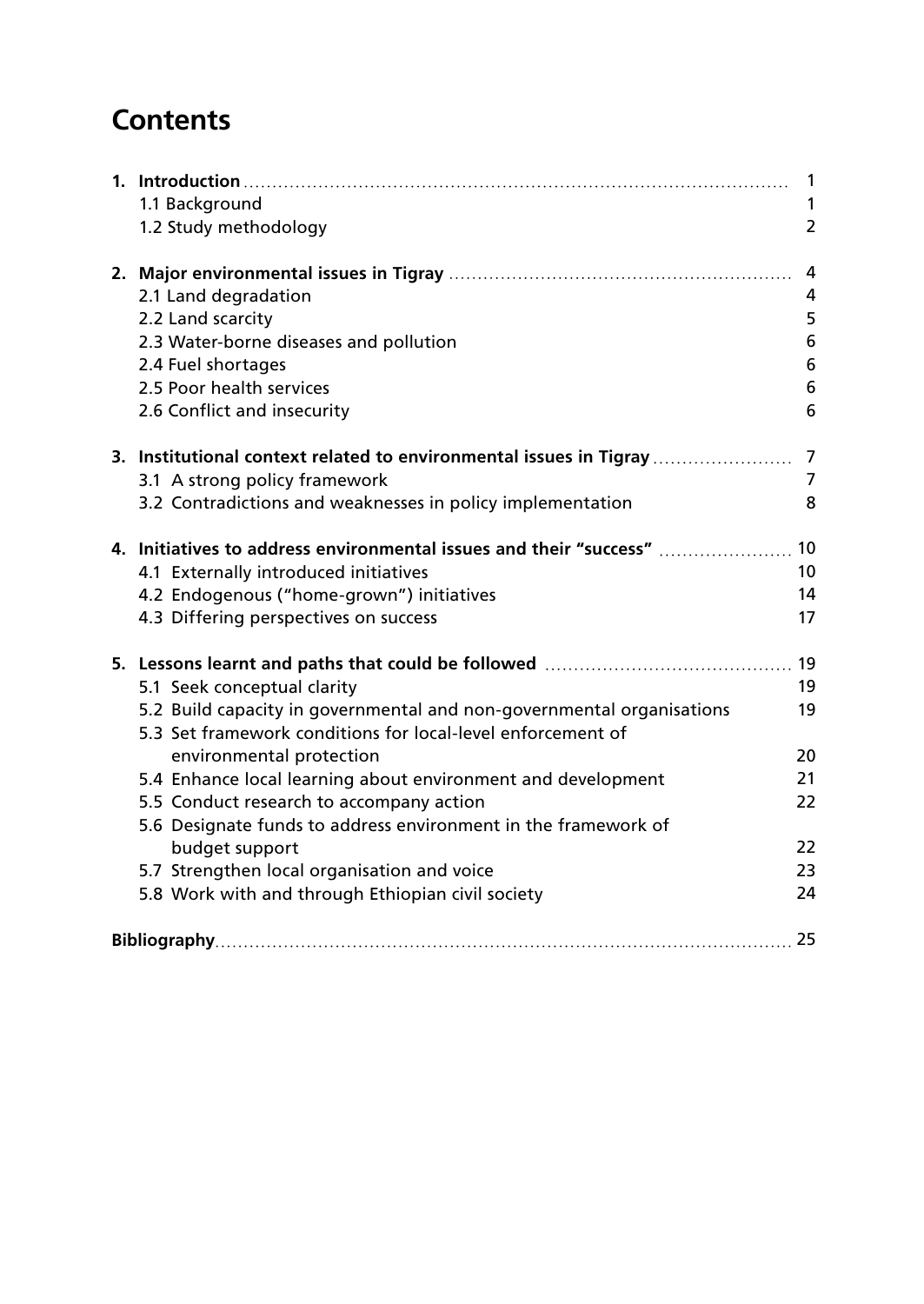### **Acronyms**

| ADLI          | Agricultural Development Led Industrialisation                                                     |
|---------------|----------------------------------------------------------------------------------------------------|
| <b>BOANR</b>  | <b>Bureau of Agricultural and Natural Resources</b>                                                |
| <b>BoARD</b>  | Bureau of Agricultural and Rural Development                                                       |
| CBO.          | Community-based Organisation                                                                       |
| CSO.          | Civil Society Organisation                                                                         |
| DA            | Development Agent                                                                                  |
| <b>EDA</b>    | <b>Environmental Development Authority</b>                                                         |
| <b>EIA</b>    | <b>Environmental Impact Assessment</b>                                                             |
| <b>EPLAUA</b> | Environmental Protection, Land Administration and Use Authority                                    |
| FTC           | <b>Farmer Training Centre</b>                                                                      |
| IΚ            | Indigenous Knowledge                                                                               |
| <b>ISWC</b>   | Indigenous Soil and Water Conservation                                                             |
| LEISA         | Low-External-Input and Sustainable Agriculture                                                     |
| NGO.          | Non-Governmental Organisation                                                                      |
| <b>NRM</b>    | <b>Natural Resource Management</b>                                                                 |
| <b>PASDEP</b> | Plan for Accelerated and Sustainable Development to End Poverty                                    |
| <b>PBS</b>    | <b>Protection of Basic Services</b>                                                                |
| PROLINNOVA    | PROmoting Local INNOVAtion in ecologically-oriented agriculture<br>and natural resource management |
| <b>PSNP</b>   | <b>Productive Safety Net Programme</b>                                                             |
| REST          | Relief Society of Tigray                                                                           |
| <b>SWC</b>    | Soil and Water Conservation                                                                        |
| TRSP          | Tigray Regional Support Programme                                                                  |
|               |                                                                                                    |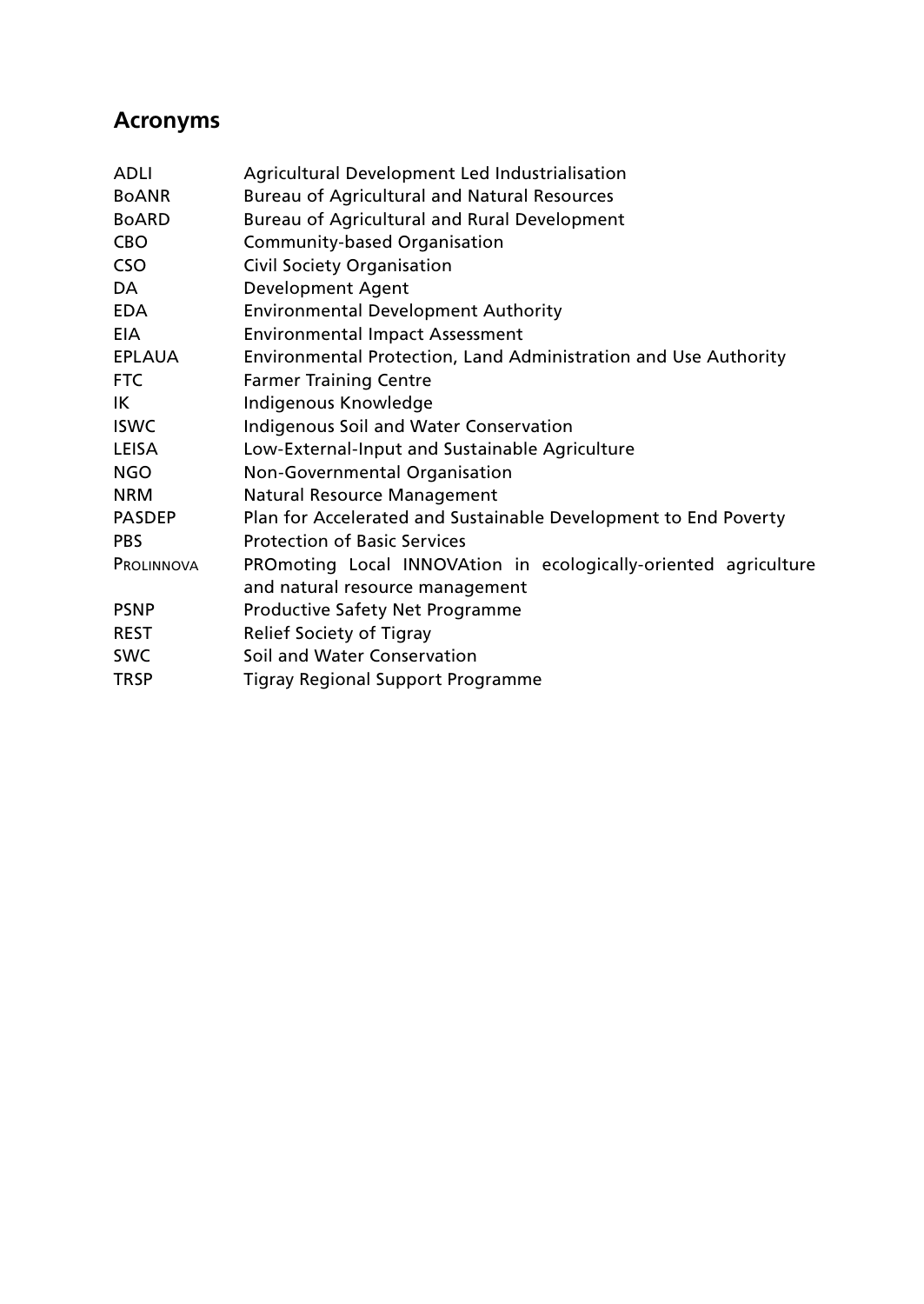# **1. Introduction**

### **1.1 Background**

Environmental degradation and land scarcity in Tigray, the northernmost region of Ethiopia (see Map 1), is not a new issue. Already settled and ploughed several centuries before Christ, the decline of the Axumite kingdom in Tigray in 600AD has been attributed to soil degradation and the consequent inability of agricultural production to keep pace with the growing population (Hurni 1988). Today's population of about four million people in the region is even higher than it was then. How then have farmers continued to produce from the land while avoiding environmental degradation?

Most people regard land degradation as the central environmental issue in Tigray. Major government policies being applied to deal with this are shaped by government officials' concepts of "environment" and their perceptions of local landuse practices, which they generally consider to be destructive and backward. Policies are thus geared to resource protection through technical interventions backed by non-sustainable incentives (food or cash). These are at odds with local perceptions, priorities and practice.

For rural people in Tigray, the environment is intimately linked to their lives and livelihoods. Furthermore, many communities have developed their own institutions and methods of environmental management that enjoy great local legitimacy. The interventions by government and numerous ambitious bilateral and multilateral projects in the name of development and environmental protection have generally failed to recognise this. Instead, they have tried to introduce new organisational structures and regulations for resource protection, which they have not always been able to maintain



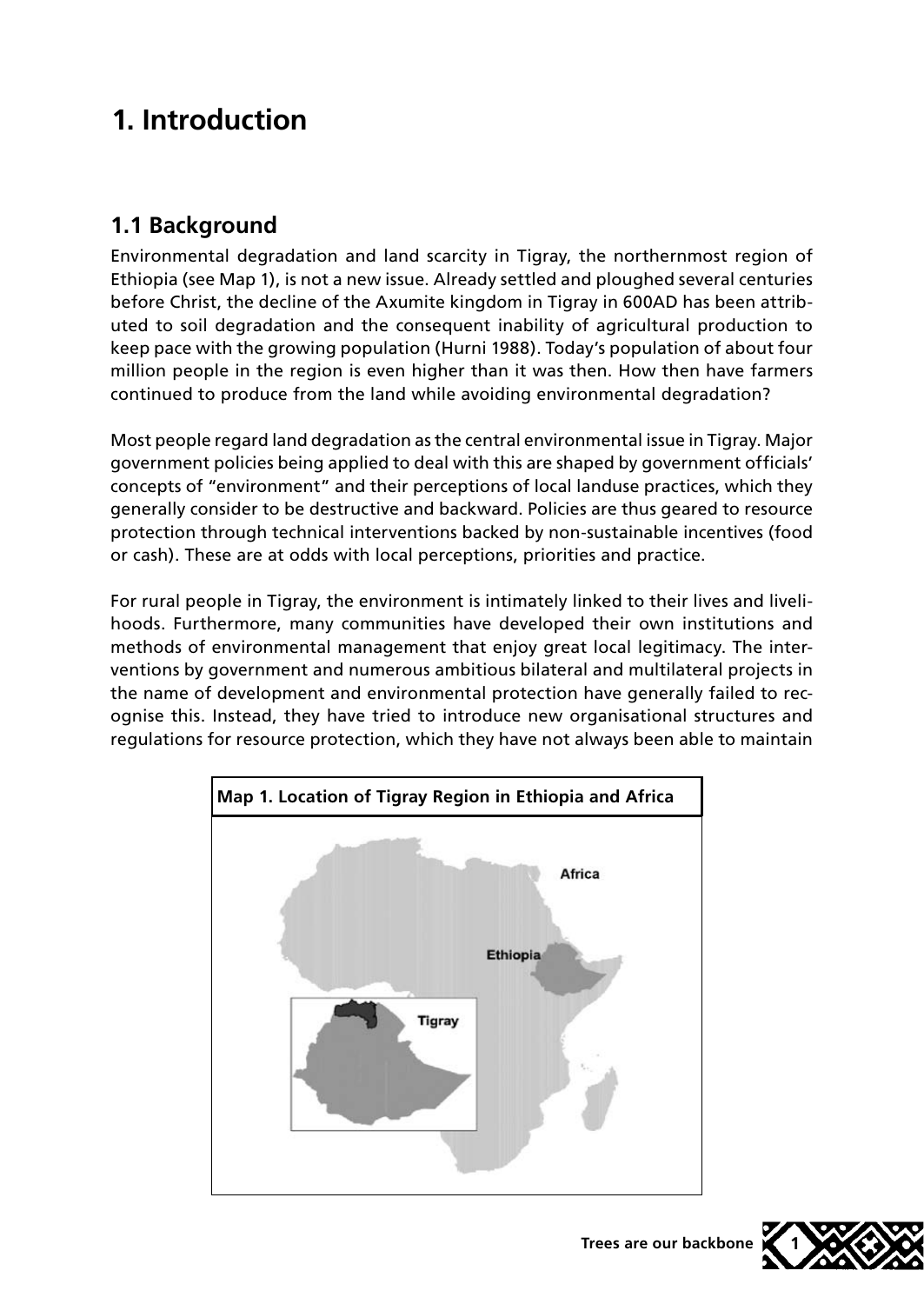and enforce. By not seeking synergy between the concerns of the regional government and those of the local people, the efforts of both sides have been weakened and the shared dream of sustainable development seems ever further away. Government needs to build its policies on good examples of local practice, in which environmental concerns are central to sustainable and equitable development.

In this paper, we examine the policies and practices of the Ethiopian and Tigray Governments in response to environmental issues in the framework of development, and compare these with endogenous efforts to address these same issues. We highlight the differences in perception between the different stakeholders. When the Government tries to integrate environment and development, environment is perceived primarily as something to be protected, although these perceptions are gradually changing. In local perceptions, environment and development are inextricably intertwined. The issue of perception is important, as it influences the nature of dialogue between stakeholders. Divergent perceptions can lead to misunderstandings, miscommunication and disregard of the priorities and insights of key stakeholders, in this case, of those who live directly on and from the land. We take a closer look at some good local practices in environmental management, and extract lessons that could guide environmental policy and its application in Tigray Region.

### **1.2 Study methodology**

This publication is based on a study (Yohannes & Waters-Bayer 2006) commissioned by Irish Aid to explore how environmental issues are being addressed through local development processes in the region. This was in preparation for renewing the agreement between Irish Aid and the Tigray Government for direct budget support under the Tigray Regional Support Programme (TRSP). The main objectives of the study were:

- 1) to document good local practice in environmental management that contributes to improved livelihoods and sustainable land use; and
- 2) to review aspects of participation, governance and capacity related to how environmental concerns are reflected in decision-making and development processes at regional, district (*woreda*) and subdistrict (*tabia*) levels.

We carried out the study in July–August 2006. A desk review of policy documents, strategy papers, external reviews and other papers was complemented by a one-week visit to Tigray Region. There, we visited governmental and non-governmental organisations to discuss how they deal with environmental issues in their development activities, their linkages with other institutions, and their views on best practices in successfully integrating environment and development. We built upon our prior knowledge of agriculture and natural resource management (NRM) in Tigray, where we had both made several other studies and reviews over the past decade. Based on recommendations of our interview partners and our own knowledge, we selected six field sites to visit in the Eastern and Central Zones of Tigray. These included cases where external (to local communities) agencies such as Irish Aid, FARM-Africa and the Relief Society of Tigray (REST) had supported development projects as well as cases of traditional resource management and local initiatives to deal with environmental issues.

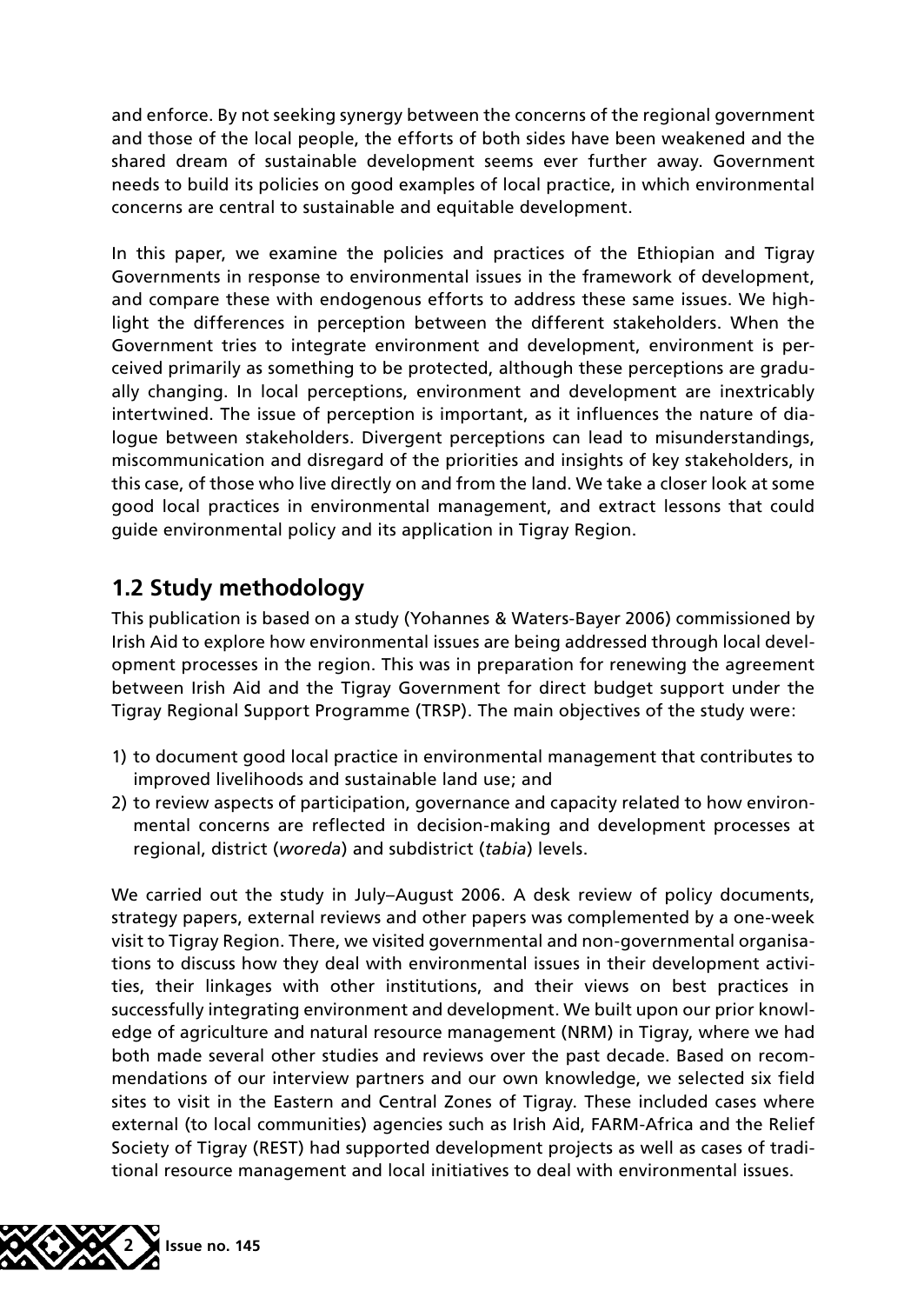

**Local initiative in managing soil, stones and water to create land for crop production in Irob District of Eastern Tigray**

We spoke with individuals and small groups of men, women, elders, youth, children, DAs, local government administrators, and NGO and government staff at district and subdistrict levels. For the field visits, we made no prior arrangements, as we did not want to be presented with prepared success stories as facades, as so often happens during evaluation missions. In this case, we were not making an evaluation but rather an exploration of perceptions, issues, experiences and practices. We discussed with people we met more or less by chance while walking through the villages and watersheds, and small groups assembled through word-of-mouth after our arrival. In total, we spoke with about 90 people, about half of them in the field and half in Mekelle, the capital of Tigray Region.

We entered this review with a people-centred concept of the natural environment, regarding this as a term that refers to the air, water and land-based resources surrounding human beings. In looking at "environmental issues", we focused on issues of degradation, conservation and sustainable use of natural resources. With the term "sustainable environmental management", we refer not to the conservation of nature for its own sake but rather to how humans co-exist with other forms of nature, using natural resources in the present to maintain their functions for the benefit of future generations. The word "management" in this connection refers to action by human beings in response to influences coming from their natural surroundings and in order to have influence on their natural surroundings. This encompasses also the values, institutions and organisations that drive human activity. With the term "local", we refer to the district level or below, most often to the level of the people living within a village area.

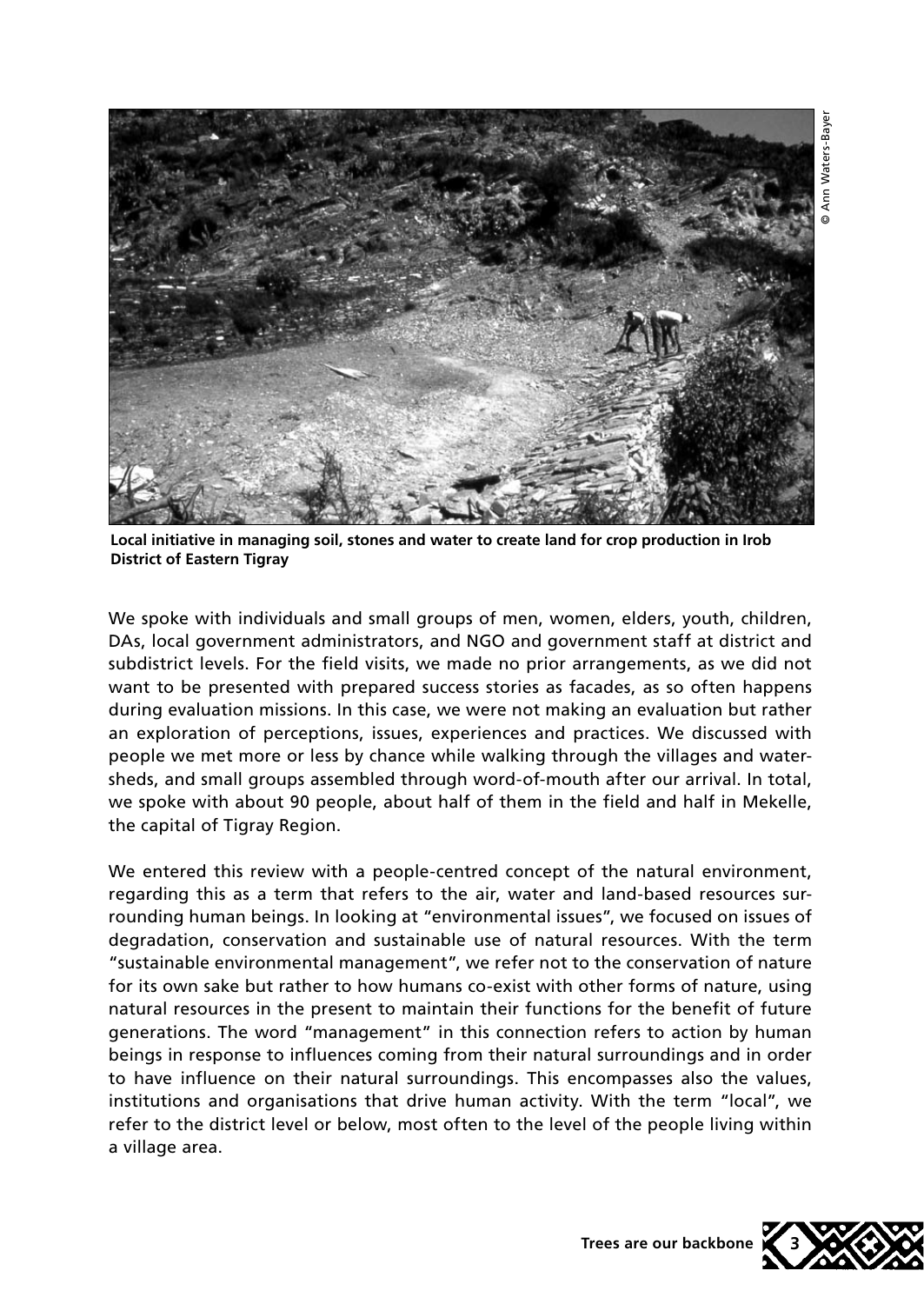# **2. Major environmental issues in Tigray**

Tigray Region lies in northern Ethiopia and has a rugged terrain, ranging between 400 to almost 4000 m above sea level. The climate is predominately semi-arid with irregular rainfall and frequent drought periods. More than 85% of the population lives in rural areas and depends primarily on cultivation, animal husbandry and gathering of wild foods.



Source. Assefa & van Keulen, 2005

### **2.1 Land degradation**

In Tigray Region, Government and conventional projects perceive land degradation to consist of the following (compiled from different sources by Fitsum *et al* 2002):

- More than 50% of Tigray's highlands are severely degraded;
- About 46% of its cropland suffers severe soil erosion;
- **Because the soils have low organic content and low moisture-holding capacity, rates** of rainwater runoff are high;
- Soil nutrients are lost at a high rate on account of the burning of dung and crop residues.

To some extent, the land users refer to land degradation with similar concepts, talking about the loss of soil, the growth of rocky outcrops, the diminishing "power" (fertility) of the soil and their perception that the climate is drier than it used to be (greater moisture stress for plants).

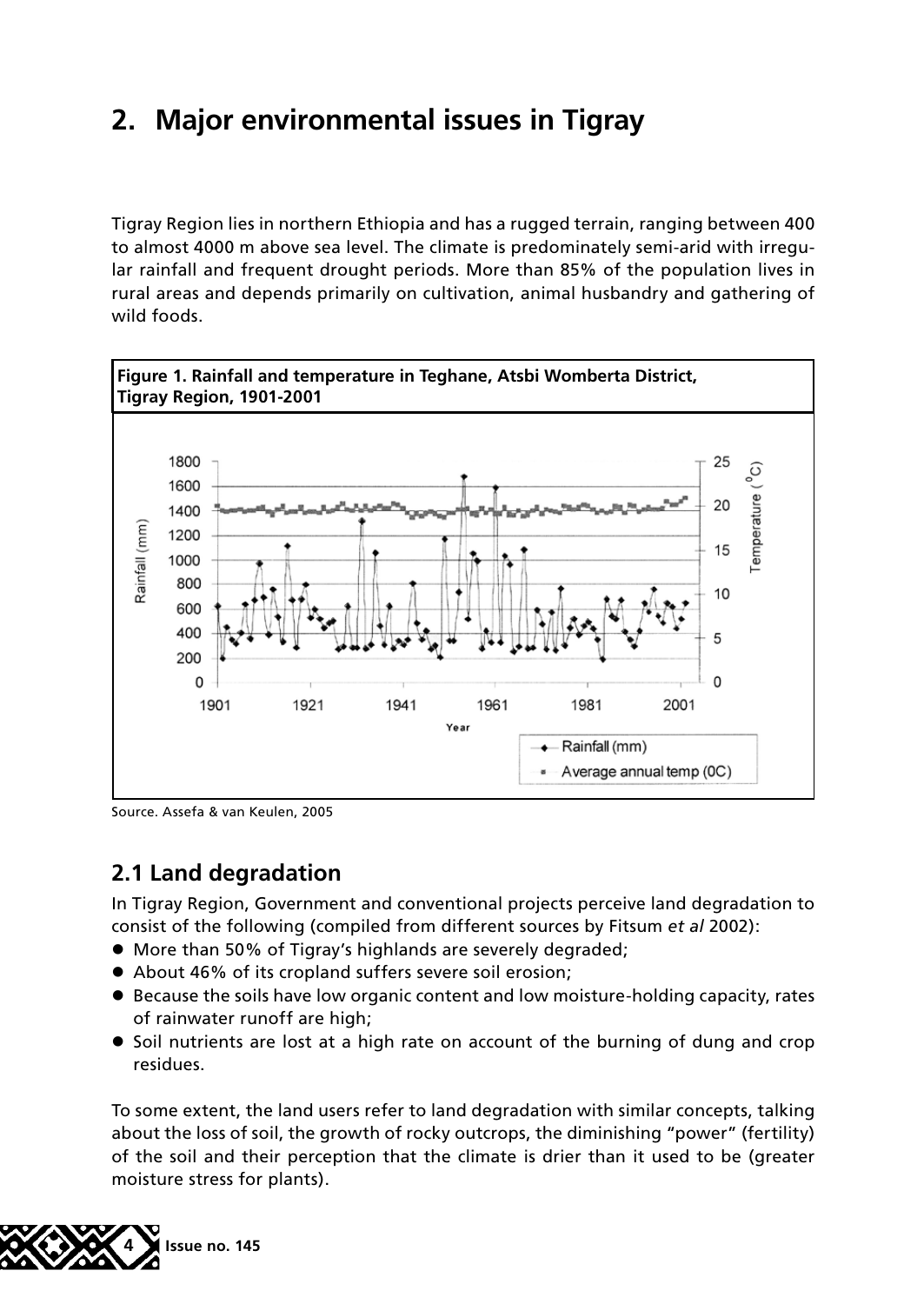### **2.2 Land scarcity**

An issue closely linked with the environment is human population growth, which leads to greater pressure to use marginal land. The highest population density is in the highlands of Eastern Tigray, where the average household of five persons holds 0.5 ha. The midlands (especially the eastern escarpment going down to Afar Region) and the lowlands in Western Tigray are much less densely populated. Scientists, policymakers and landusers hold a similar perception about this: population growth is endangering the basis of rural community livelihood.

An ever-larger number of people seek to live from a finite area of land in the highlands, which people prefer for climatic and health reasons. The present holdings of arable land were allocated to families over 15 years ago, after Tigray was liberated from the military *Derg*1 regime. Since then, further subdivision is not officially allowed. Some young married couples "silently" use some land allocated to their parents or enter into share-cropping arrangements with landholders. There is little opportunity to expand cultivation in the highlands, except where new land can be created, e.g. through collecting silt behind dams, rehabilitating gullies or reclaiming riverbank areas. The only large areas for expansion of cropping are in the western lowlands, where the Tigray Government is trying to resettle people in order to reduce population pressure in the highlands and – at least on paper – to promote equitable development with due consideration to environmental issues in the newly-settled areas. However, the Government has also allocated large areas of the lowlands to private investors for large-scale farming. To some extent, rural highlanders have themselves tried to relieve pressure on the land by migrating to other parts of Ethiopia at least seasonally. They are becoming aware that younger generations should have fewer children and/or some of the youth have to leave to the resettlement areas or to towns or to other countries.



**Villagers cooperate to rehabilitate severely eroded gully in Sero, central Tigray.**

1. *Derg*: the "Coordinating Committee of the Armed Forces, Police and Territorial Army", referring to the military officers who ruled Ethiopia from 1974 to 1991.

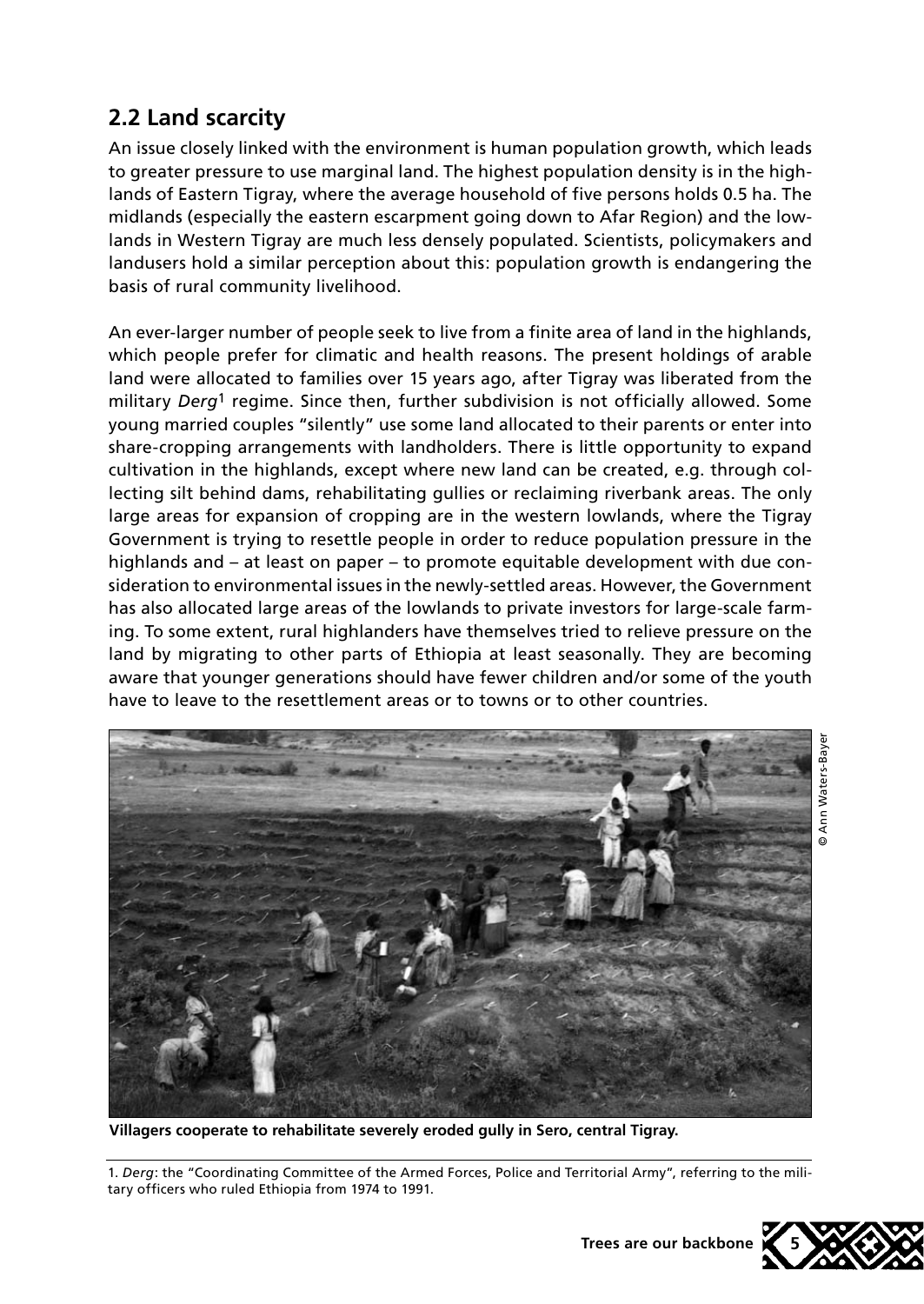### **2.3 Water-borne diseases and pollution**

In rural areas, the main sources of water for both humans and animals are springs, rivers, natural ponds (e.g. in beds of ephemeral rivers) and traditional shallow wells. These can also be sources of water-borne diseases. The modern water-harvesting techniques that governmental and NGO projects have introduced in recent years, primarily for irrigation in the lowlands, are subject to infestation by vectors of malaria and schistosomiasis. Urban water pollution also has an impact on the rural water sources through the rivers that flow through cities. No reliable data are available on the effect of the use of artificial fertilisers and pesticides on human and animal health, but many farmers complain about their fatal effect on honeybee colonies.

### **2.4 Fuel shortages**

An acute problem in Tigray is the shortage of fuel. About 85% of energy used in the region comes from biomass. In rural areas, about two-thirds of this is wood, the remainder being dung and crop residues. In the cities, 50% of the energy comes from charcoal and 40% from wood. In the government's afforestation campaigns, protected areas are often planted with exotic species for fuel or fodder or simply for vegetation cover. Until recently, little consideration was given to the value of the local multipurpose species. Similarly, the extension services promote modern crop varieties meant to bring higher yields on the small plots of land, to replace the various land races<sup>2</sup> of cereal crops and even to replace one of the staple cereals, *teff* (*Eragrostis tef*).

### **2.5 Poor health services**

In remote parts of Tigray, modern health services for humans and animals are not widespread, drugs are not easily available and the purchasing power of most local people is very low. They use mainly traditional medicinal plants for human and animal diseases and to combat pests. Other problems in Tigray Region that are linked in one way or another with the environment – in the sense that they constrain good land management – include poor social and physical infrastructure and the spread of HIV/AIDS.

### **2.6 Conflict and insecurity**

A legacy that profoundly affects the environment is the long history of war and uncertainty experienced by the people of Tigray. The various political regimes they have known, the frequent redistribution of land before the current government came to power, and the recent war with Eritrea have had a cumulative effect not only on the environment but also on the confidence of rural people that it is worth investing in environmental management. This legacy and the massive external interventions, mainly by the Government and external aid agencies, that were meant to conserve natural resources and raise land productivity have devalued indigenous knowledge (IK) and weakened the traditional bonds between society and environment. In many cases, external support consisted in prescribing conservation work that the local people were expected to do in return for food aid. This brought short-term relief, but eroded the people's self-confidence in what they can do with their own creativity and resources to deal with environmental and production challenges. Those rural people who "benefited" from these projects now expect the Government, NGOs or foreign agencies to provide for them. This dependency on external support creates a huge challenge to local environmental governance.

2. The local (English) term used in Ethiopia and many other countries to refer to the traditional varieties of crop plants.

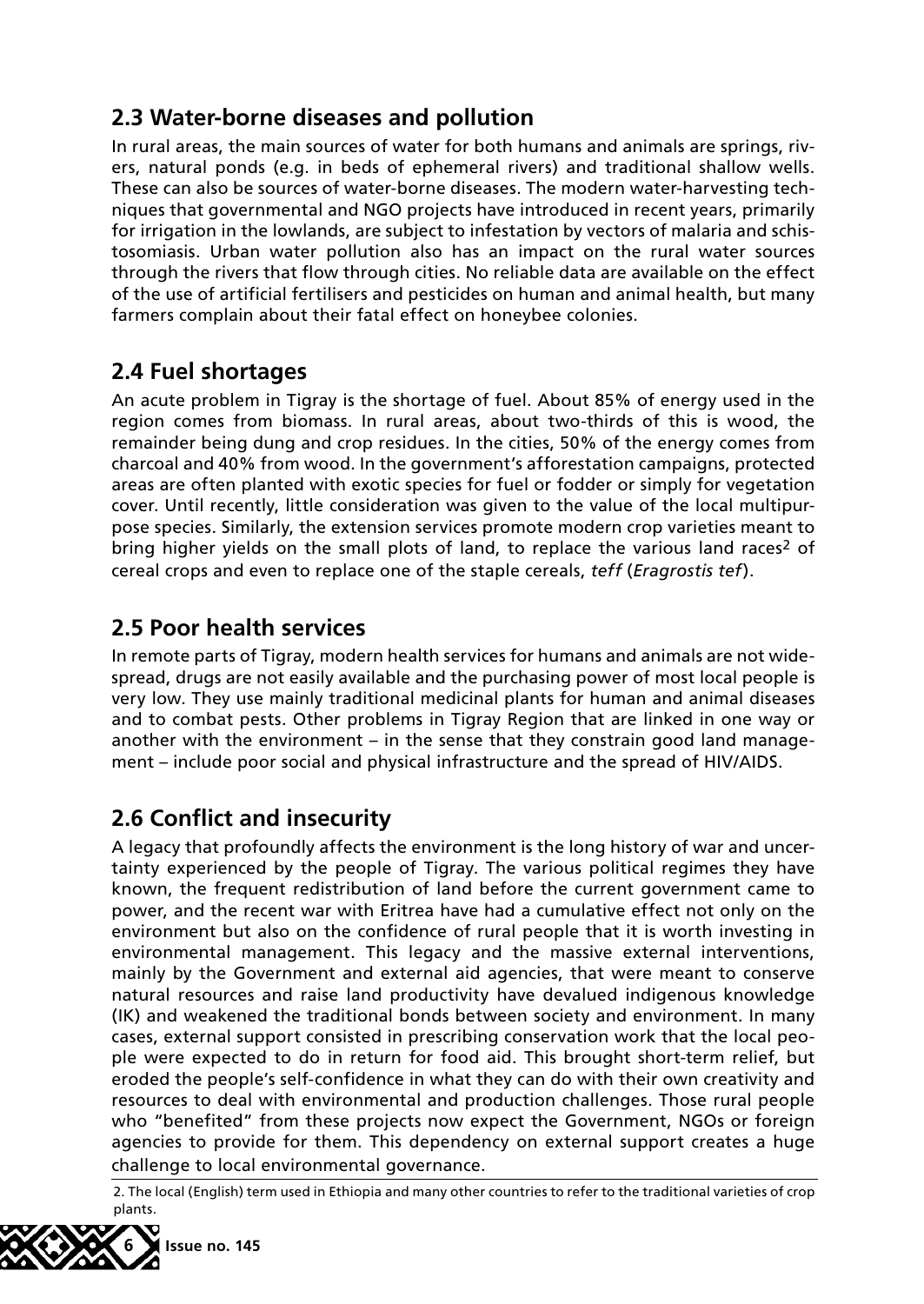# **3. Institutional context related to environmental issues in Tigray**

### **3.1 A strong policy framework**

Many, if not all, of Ethiopia's existing policies, laws and government institutions provide an enabling framework for good environmental management. Ethiopia's rural development policy explicitly aims at improving land productivity through natural resource conservation and rehabilitation, with special attention to water resources. It encourages participation of local communities so that they benefit and are motivated to continue managing the rehabilitated resources. According to the Plan for Accelerated and Sustainable Development to End Poverty (PASDEP), all sectoral bureaux are expected to mainstream environmental issues.

Tigray Region has adopted Ethiopia's core policy for economic development – Agricultural Development Led Industrialisation (ADLI) – and added the descriptor "Conservation-based". It calls its approach to rural development "Integrated Participatory Watershed Management". The Regional Development Strategy is fully in line with the Ethiopian Sustainable Development and Poverty Reduction Programme and Food Security Strategy. The latter includes the country-wide Productive Safety Net Programme (PSNP), which is designed to protect chronically food-insecure households against depletion of their assets and to provide them with income while they rehabilitate the environment to build community assets.

The Tigray Government introduced land certification to increase farmers' security of access to land resources and thus their readiness to invest in them. In 1996–98, titles to almost all arable land in Tigray were registered in the name of the households to which the plots had been allocated over 15 years ago. The titles are recorded in the name of the household head, whether male or female. The certification policy allows inheritance by offspring and land rental to third parties. The process was exemplary, in that it involved the local community in registering and demarcating plot boundaries, using the local language (Tigrigna) and simple methods of measurement. This not only gave an opportunity to document rights of resource use but also led to better local understanding of the relationship between existing resources, human population pressure and future development possibilities. The involvement of elders in resolving some conflicts over use rights also increased local confidence in the land administration system (Mitiku *et al* 2005).

The Ethiopian Environmental Protection Agency was established in 1996 to coordinate national-level activities related to the environment. It helped set up bureaux at regional level to coordinate the sectors that hold environment-related mandates (agriculture, industry, tourism, energy, water, forestry, health, education, roads and other civil works) and to mainstream environmental issues into all sectors. In Tigray, the Environmental Protection, Land Administration and Use Authority (EPLAUA) was established in 2004 under the Natural Resources Department in the Bureau of Agriculture and Rural Development (BoARD) and has since become a semi-autono-

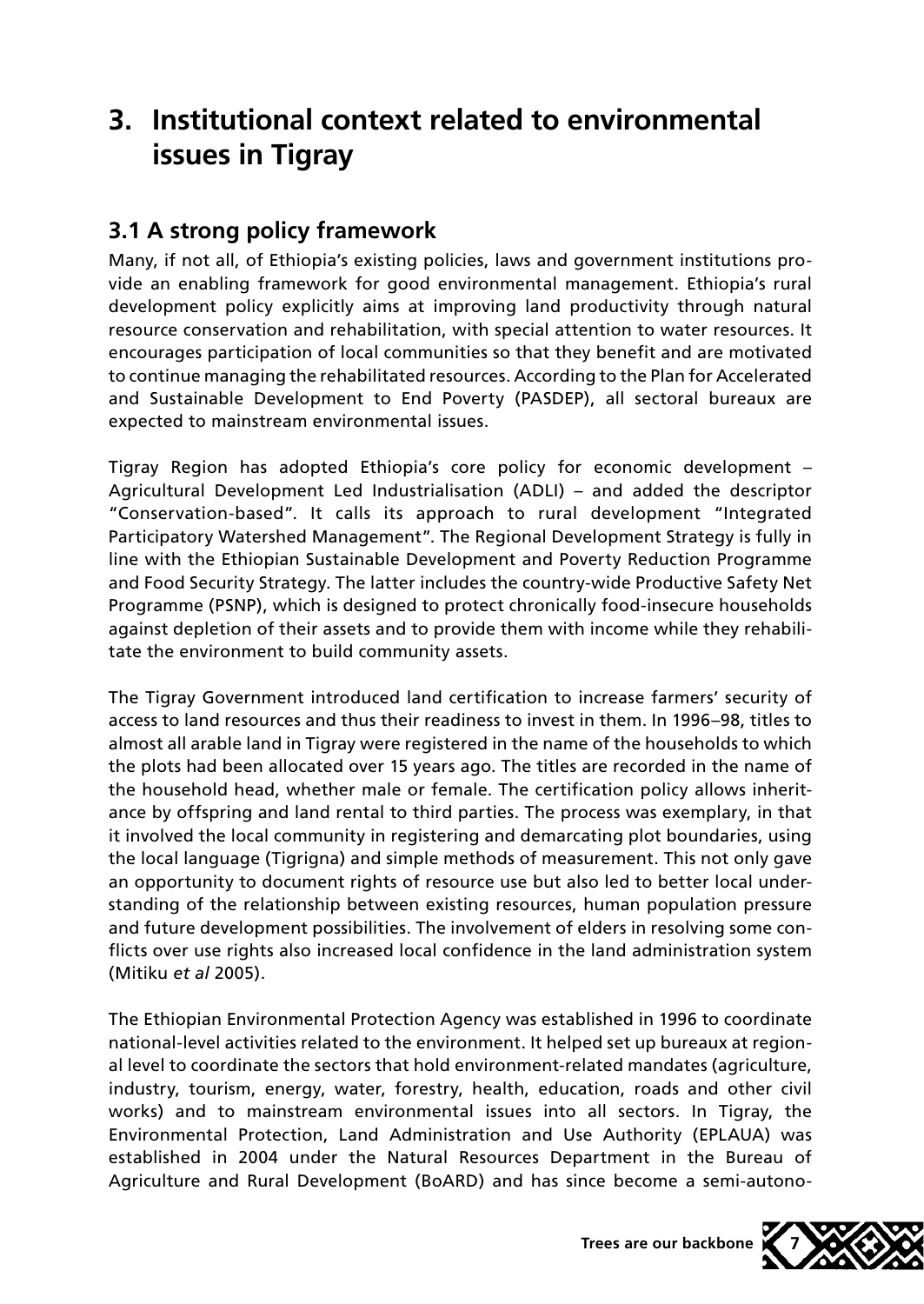mous office. Land certification is one of its main activities and it has offices for land administration in all districts. All people we interviewed in government agencies and NGOs regarded the creation of the EPLAUA as an important step toward giving greater attention to environmental issues in Tigray.

The current policy (in Tigray as elsewhere in Ethiopia) of decentralising government administration to district level should strengthen local environmental governance. The decentralisation process reinforces the principles behind local-level integrated watershed management: bringing decision-making about local resources to the level of the users and linking them with higher levels that provide the institutional framework for their activities.

### **3.2 Contradictions and weaknesses in policy implementation**

Although the overall policy framework is promising, there are nonetheless a number of critical issues and challenges for ensuring good environmental management actually takes place. Foremost among these is the very little attention to IK, endogenous development initiatives and local perceptions of integrating environment and development. There is a widespread assumption among policymakers that the local people are not aware of environmental issues, are reluctant to use modern technologies and are misusing the natural resources (and therefore need to be subjected to "awareness-raising"). Moreover, the Government faces challenges in implementing its policies, especially in how to reconcile the twin objectives of high productivity with sustainability. Contradictions arise, as is evident, for example, in the allocation of vast lowland areas to investors for large-scale "modern" farming, although the policy refers to equitable development. For both large-scale and small-scale farming, the implementation of ADLI focuses on the intensification of production through modern agricultural technologies, particularly irrigation. In the chronically food-deficit areas, the PSNP promotes checkdam construction, water harvesting and tree planting through payment of incentives in the form of food or cash. It links the environmental-rehabilitation activities with agricultural extension packages that involve external inputs and introduced livestock breeds, for which credit is provided to the rural households. Farmers often feel pressurised to accept the credit, even for investments in which they have little confidence.

The environmental safeguards written into the policies and laws are weakly enforced. The EPLAUA is still a fairly young institution, and is under-resourced in terms of facilities, funds and suitably qualified manpower. It has little political leverage to enforce environmental regulations, e.g. to oblige large-scale enterprises, including the investors in agriculture in the lowlands, to operate in an environmentally-friendly way.

Coordination among sectors with regard to environmental issues is poor. The EPLAUA is meant to facilitate collaboration but does not yet have the capacity to do so. As entry point for environmental mainstreaming in governmental agencies, it has asked each line bureau to assign a contact person to link with the EPLAUA and to form an "environmental network". Most bureaux have named focal persons, but they are still waiting for explanations about what they are supposed to do.

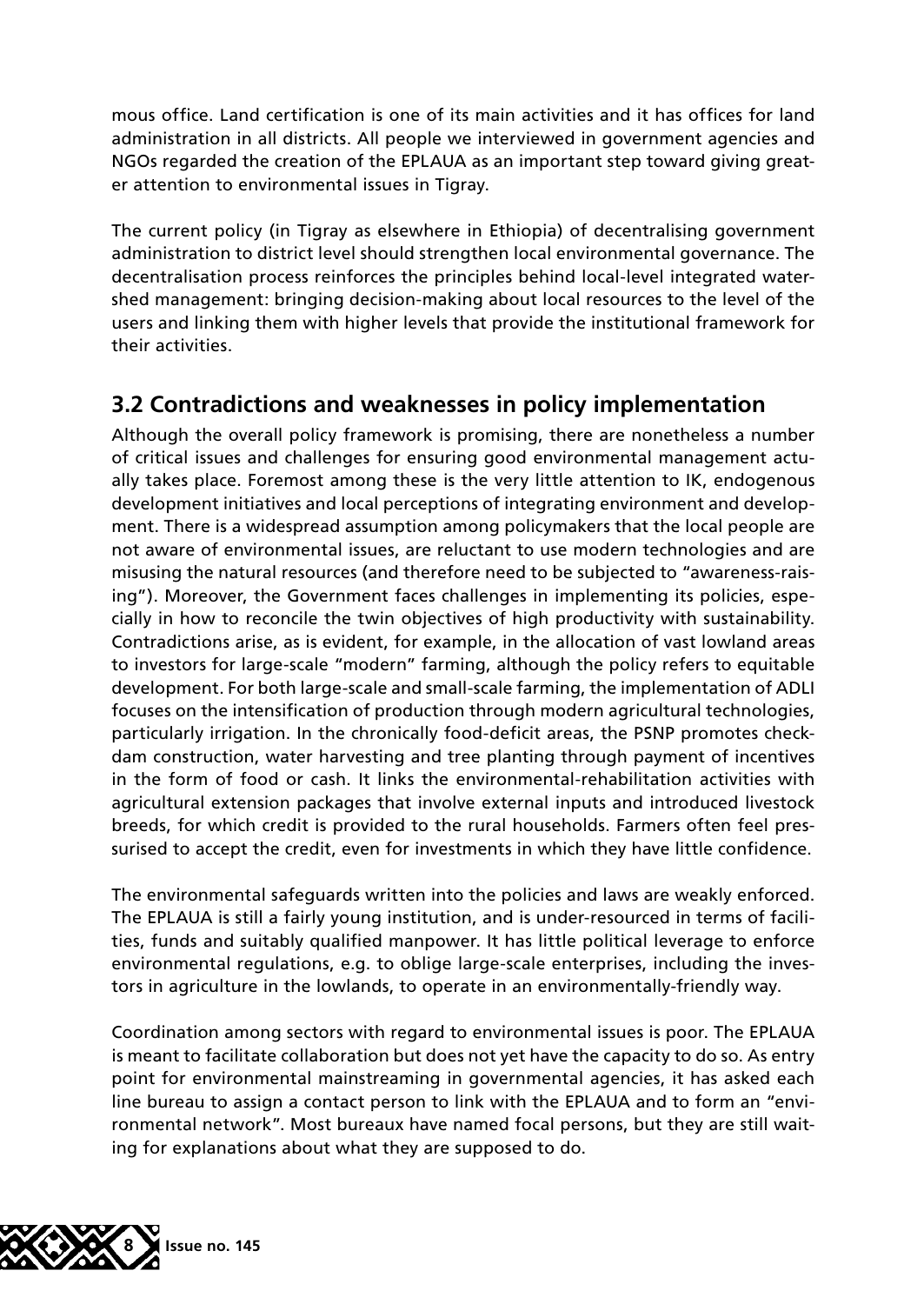Thus far, dealing with the environment has been considered the mandate of the BoARD, which by and large equates this with building and maintaining soil and water conservation (SWC) structures, planting trees and preventing the use of the natural resources (don't dig sand out of rivers, don't take stones out of quarries, don't let animals graze in enclosed areas). The concept of environment is thus largely confined to resource protection. This approach is based on a widely pervasive "storyline" believed by the Tigray Government and the major aid agencies that the use of natural resources destroys them. "Environment" is often regarded as something separate from and opposed to development, rather than being an integral part of it. This mainstream approach to dealing with environmental issues does not encompass sustainable development through well-managed use of the environmental resources.

Finally, there is little public access to information on environmental policies and on environmental impacts of government and private-sector interventions in the name of development. In Ethiopia and especially in Tigray Region, civil-society capacities to demand government attention to environmental concerns, including implementation of existing policies and laws, are very weak.

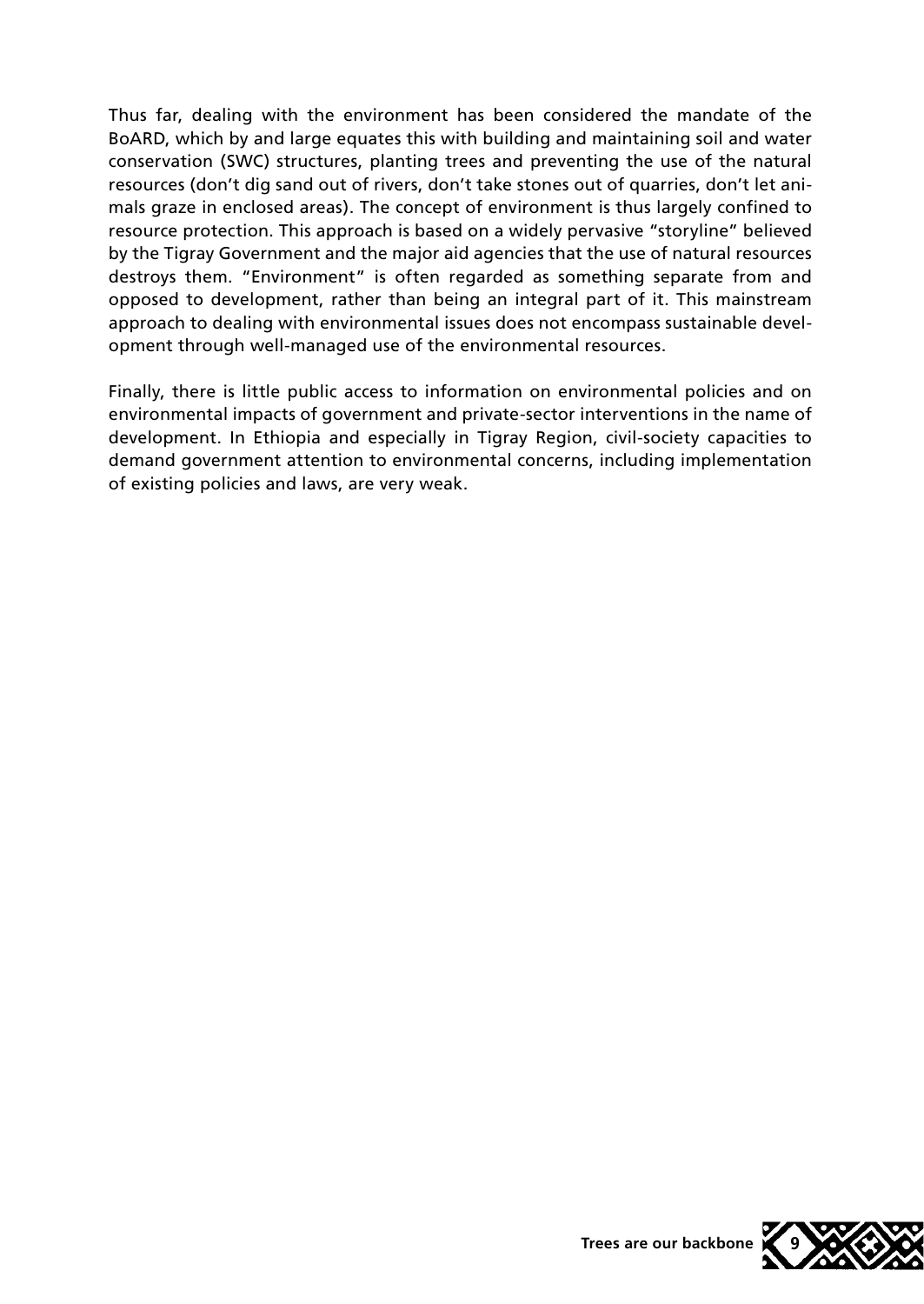## **4. Initiatives to address environmental issues and their "success"**

### **4.1 Externally introduced initiatives**

Based on the above-mentioned mainstream approach, numerous initiatives were taken in the past or are underway by governmental and non-governmental organisations to address environmental issues in Tigray. The best known are those supported by international and bilateral aid projects, such as the World Food Programme, German Technical Cooperation (GTZ) and Irish Aid. Some of the technologies for NRM promoted through such projects and also directly by the Tigray Government, e.g. building checkdams and harvesting soil and water, are based on good ideas and intentions, but are imposed in a standardised way with very strict norms for achievement that often defeat their ultimate purpose.

An example of a highly acclaimed success by a bilateral project in integrating environment and development is the Gergera watershed in Atsbi Wenberta District of Eastern Tigray (see Box 1). However, our discussions with local people suggested that their capacities to continue the work had been negatively affected by 1) the dependency that was created by the project on external technology and inputs (gabion wire) and, more recently, 2) the dependency introduced by the PSNP, which takes local people to work on environmental rehabilitation in other watersheds instead of in their own area.

#### **Box 1. Integrated watershed management in Gergera**

**The success story:** Gergera watershed in Hayalom Subdistrict, Atsbi Wenberta District, Eastern Tigray (about 60 km from Mekelle) covers about 550 ha and has about 350 households (almost 2000 people). In the mid-90s, the hillsides were reportedly bare of vegetation and the grazing land in the valley bottom had silted up and was flood-prone. The people had to take their livestock to other areas for grazing. From their crop production, they could survive for only three months of the year. Otherwise, they depended on food aid or migration for seasonal work elsewhere. It was so difficult to scrape a living out of the local resources that they had even considered completely re-locating to a new settlement area.

Irish Aid brought in an expert from India to train the people in integrated watershed management and paid incentives for SWC in the form of food-for-work. From 1998 to 2000, it invested almost 1.9 million Ethiopian Birr (US\$ 215,000) in rehabilitation and development activities in Gergera: building checkdams with stones brought in by truck and gabion provided by the project, terracing hillsides, planting trees, enriching pastures, starting irrigated production of vegetables and introducing dairy cows and modern beehives. The community agreed to enclose common land, and developed bylaws for its protection. Since project handover in 2002, the community manages the enclosed land and pays five guards.

Impact assessment revealed that the vegetation cover increased, more water infiltrated into the soil, siltation was much reduced, natural springs developed and hand-dug wells could easily reach the higher water table. From the irrigated plots, the farmers could harvest cereals and vegetable 2–3 times a year. Crop yields rose. The community cut grass twice a year from the enclosures and divided it equally among all households, whether or not they had land and animals. Fodder was thus available close at hand, as was manure for use as fertiliser and fuel. Farmers formed beekeeping associations to sell honey. The area became known for its high production and good quality of milk and honey. Incomes rose and were more diverse. The average household was food-secure for seven instead of only three months. The number of

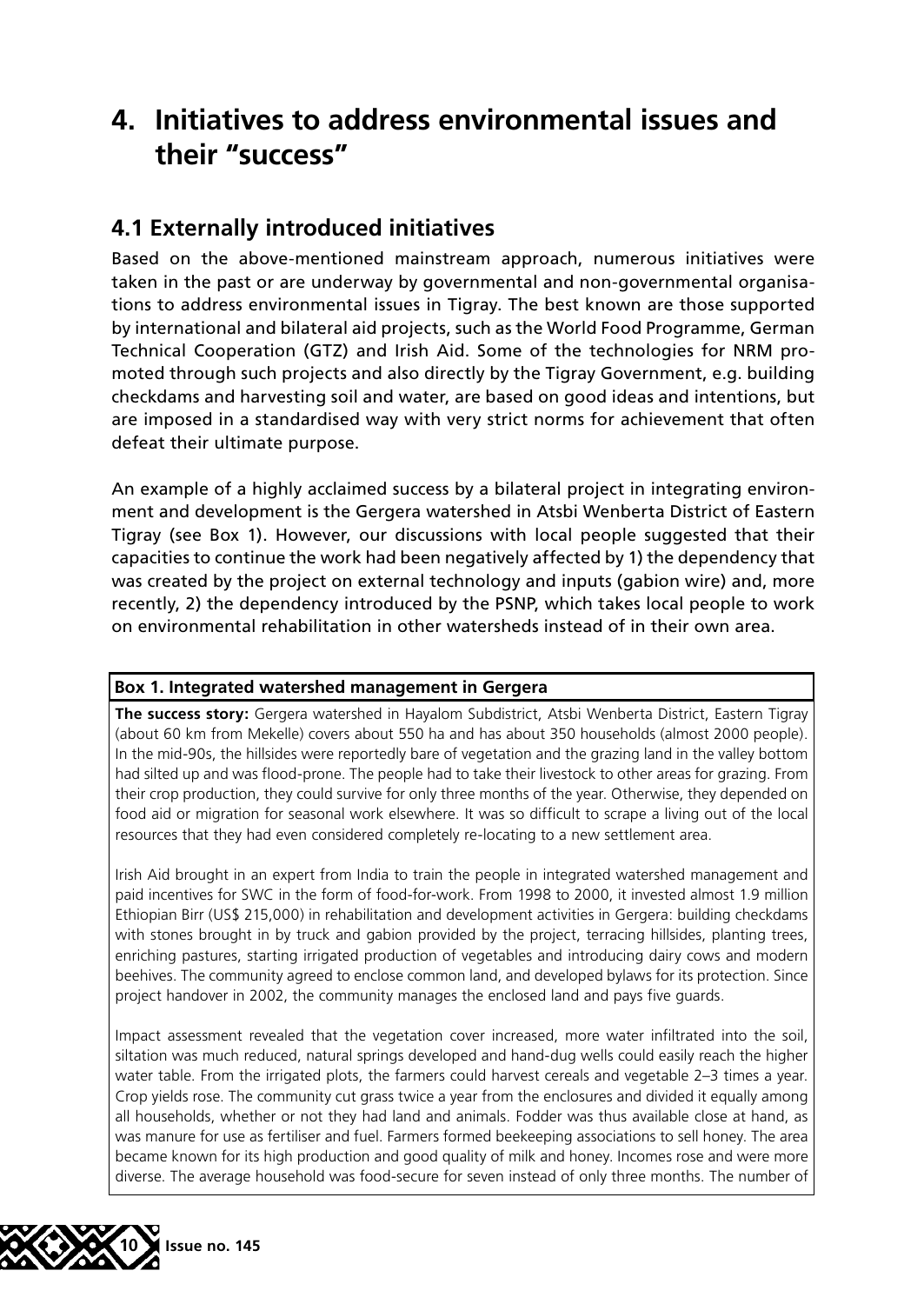houses with corrugated iron roofs rose from two to over 300 houses, people wore better clothes, and they sent all their children to school. People remained in the locality rather than migrating.

Since 2002, there has been no government support for environmental rehabilitation, but credit services are available. Various people from the regional and district administration and from Mekelle University use the watershed to demonstrate successful land husbandry.

**Our visit:** The area has indeed a good vegetation cover, striking even in a season of unusually good rainfall when all Tigray appears green. According to local people (men), a major factor for success was the availability of gabion, whereas people in most other watersheds had to manage with only stones. But now, in Gergera, there are renewed signs of erosion, also around the gabion-reinforced walls; gully formation is still a problem; and floodwater threatens some homes. Parts of the upper catchment need "treatment" but the villagers say they cannot do the work because there is no payment for it. SWC work under the PSNP is not being done in Gergera, whose inhabitants are now expected to manage for themselves. Over 30% of the households (mainly the younger ones) in the tabia have no land. About half the households in the watershed qualify for payment through the PSNP but do the work in other watersheds. Our interviewees in Gergera expressed a need for gabion and were not keen on our suggestion that they try to get it on credit.

Two women interviewed separately from the men said the area used to be known for goats, and it was mainly women who kept them, but they had to sell their goats because there was nowhere for them to graze. Child herders said it would be better to leave more land open so they could move with the animals.

Some of the men said that there were too many large groups of visitors coming to see them, driving around in big vehicles, trampling the grass, disturbing the animals. As a result of such visits, bee colonies had flown away or died. Now the people were not as rich as before, they said. To be sure, we had not arranged beforehand to meet the "right" people in Gergera. We simply talked with people we found in the watershed – by no means a representative sample of the population. But these chance comments do make one think about what "success" is.

Sources: Igbokwe & Adede (2001) and field visit

In the past decade, the Tigray Government and development projects have given particular attention to scaling up systems of "area enclosure" (excluding grazing and other forms of resource use from common land) and zero grazing in the name of environmental protection. Concern about land degradation has led to a focus on technical issues, giving less attention to the values and institutions that motivate good environmental management at the grassroots. The planners of these projects seem to have misunderstood or ignored some important principles of traditional management of livestock and land resources:

- **The grassroots-democracy decision-making** and election of accountable leaders are replaced by fairly standardised regulations that seem to be suggested mainly by DAs and subdistrict leaders, who come into office because they are literate (a criterion for appointment) rather than because they understand environmental and development issues.
- l **The tradition of self-reliance in environmental management** is undermined by the use of incentives, such as providing food or cash for community members' work in enriching the enclosures by planting trees.
- **The flexibility of grazing, allowing animals to select their own food, is replaced by** confining and feeding the animals. There is no scientific evidence that totally excluding grazing on a pasture area makes better use of resources than does seasonal

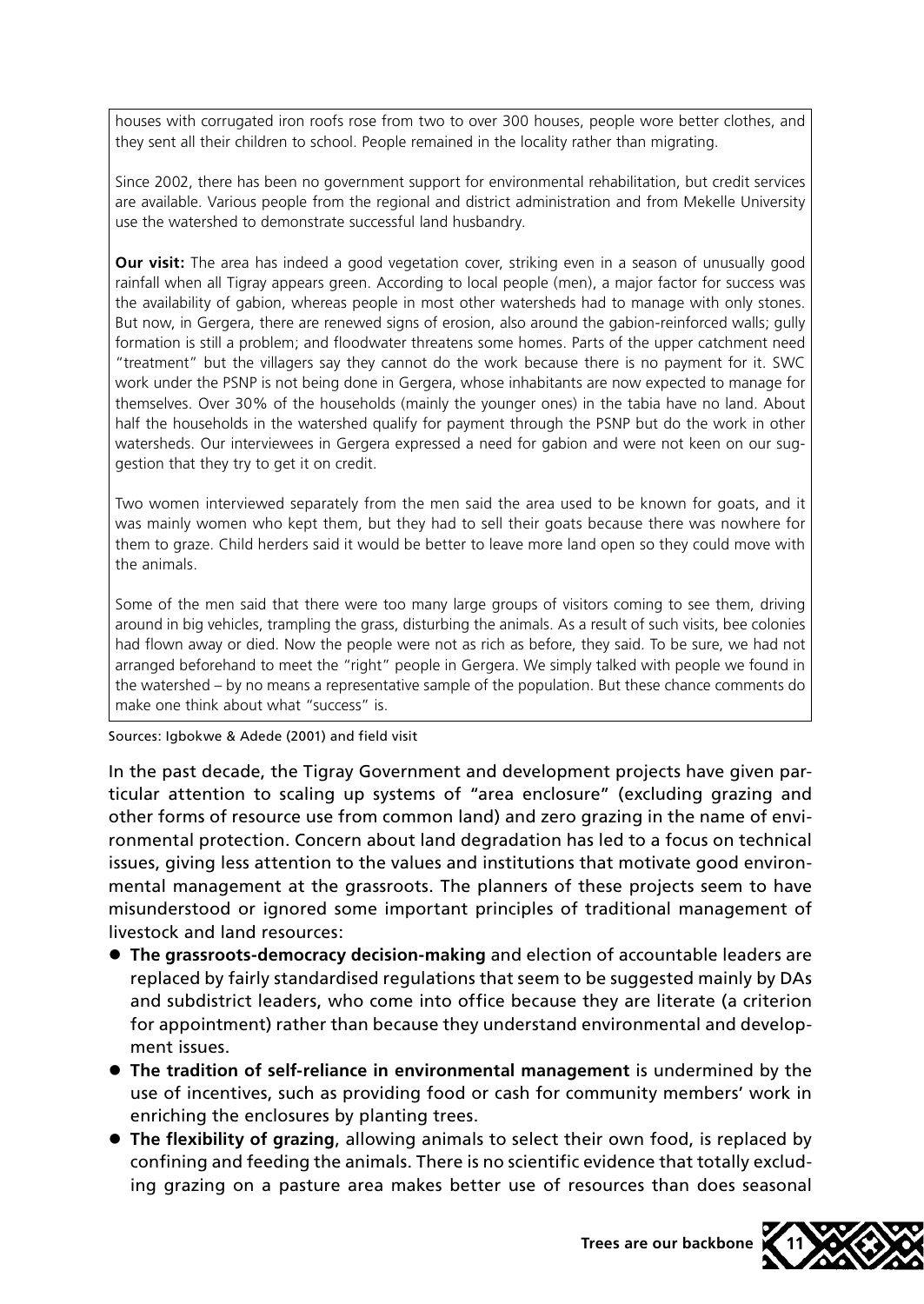

**Irob farmer in Eastern Tigray explaining to visitors his system of harvesting soil and water, using a local grass as "gabion" wire**



@ Ann Waters-Bayer © Ann Waters-Bayer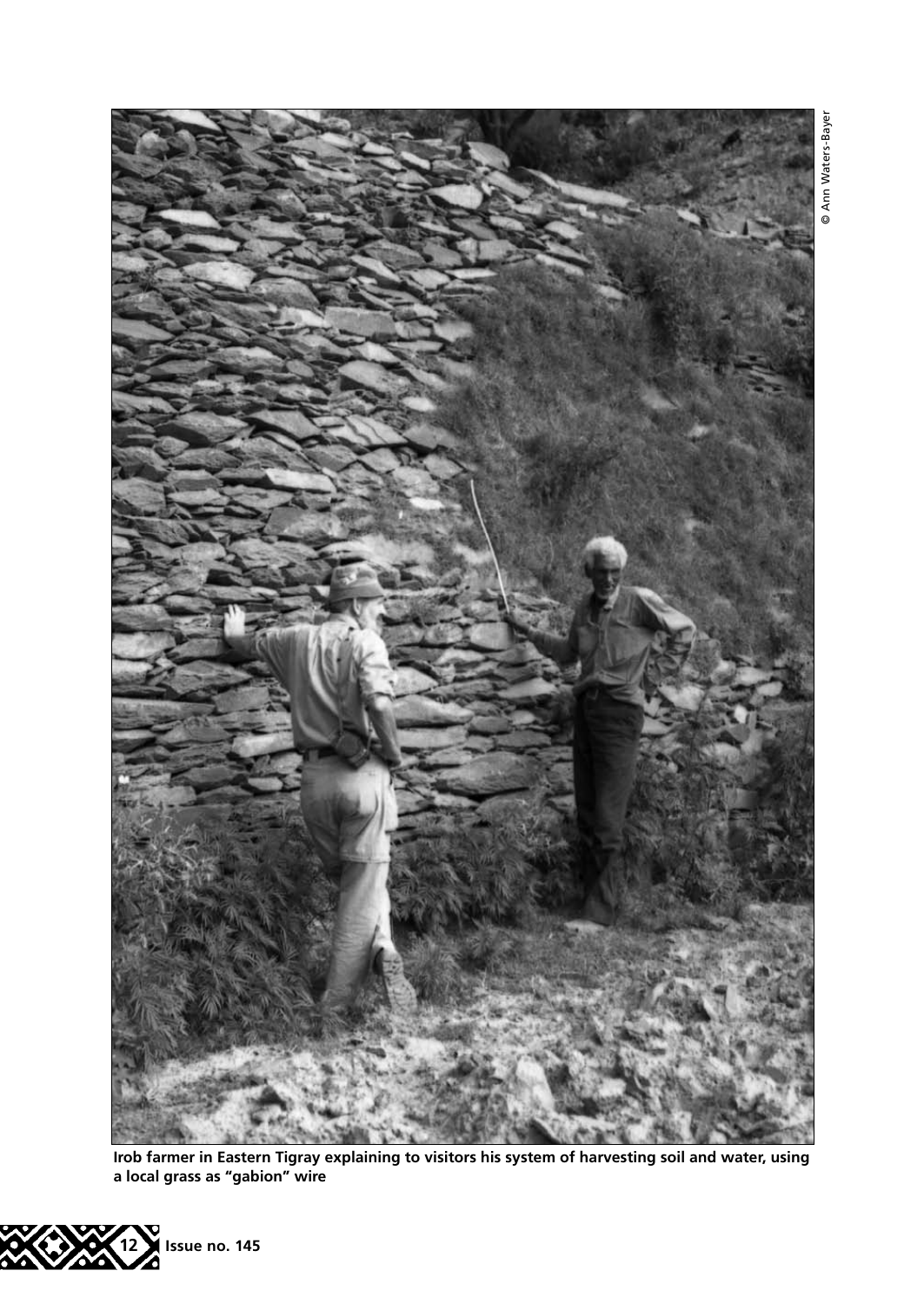grazing. Indeed there is evidence to the contrary!3 Animals who harvest the grass themselves can select a better quality diet than in a cut-and-carry system and also return nutrients to the soil through their manure. A good stand of vegetation may mean that it is not being used as productively as it could be if it were grazed (or cut) more often, yet still in a sustainable way. Zero grazing is promoted as a labour-saving technology, with the argument that children are no longer needed to herd, but it is not clear to what extent labour is being transferred to other family members, e.g. the women, to carry feed and water to the animals.

- **The use of locally-adapted livestock breeds** is discouraged by introducing so-called "improved" breeds. Promotion of zero-grazing in the highlands goes together with promoting the keeping of only a small number of higher-producing Ethiopian breeds from the lowlands (e.g. Begeit) or exotic dairy breeds. The Begeit cattle are used to movement and find it difficult to cope with being confined in stalls. (As one woman told us when talking about zero grazing: "If I put my child in a room and never let it go out, even if I fed it well, it would become sick.") Moreover, the risks of keeping exotic breeds are high in smallholder farms with relatively little access to veterinary care and good-quality feed.
- **The multi-functionality of livestock** is overlooked. For smallholders, animals provide not only milk, meat and traction, but also manure, savings and security. Moreover, in traditional grazing systems, different species of animals are kept not only for their multi-functionality but also to reduce risks and to make use of niches in the vegetation, thus favouring biodiversity.

#### **Box 2. Allocation of communal land to youth**

Some subdistricts are experimenting with allocating young families without arable land the right to use small pieces of common land, e.g. on hillsides and in gullies, primarily for income-generation related to grasses and woody species, e.g. keeping stall-kept animals, beekeeping and fruit-growing. According to the BoARD, if the youth take good care of this land and put it to productive use, their use rights will be registered. The argument for allocation of communal land to youth is made in ecological terms: common land is regarded as open-access, leading to overuse and the "tragedy of the commons". Young families given rights to non-arable land will protect it because it will be their source of livelihood.

However, there is another side to this coin: privatisation of rights to use common land reduces the access of other (also poor) farmers to resources that they had been using to diversify their sources of livelihood, particularly to fodder for their livestock. The youth are landless, to be sure, but the landholders are also not rich (as already mentioned, the average landholding in Eastern Tigray is only 0.5 ha; an average family of five persons cannot produce enough from this for year-round sustenance). Helping the landless poor by giving them exclusive use rights to pieces of formerly common land contributes to making the landholders poorer, as they then have less access to common natural resources. As one farmer said: "It makes us all equally poor."

Seeking land-based sources of income for a large proportion of the youth will tie them to sites and sources of livelihood that may keep them in poverty. A better alternative may be to put more effort into helping them build up alternative sources of income not linked directly to land resources.

Sources: Ahferom District Agricultural Office and field visits

<sup>3.</sup> Under-utilisation of grazing can result in bushy encroachment and the colonisation of unpalatable species (Kinyamario & Imbamba, 1992; Naveh & Kutiel, 1990).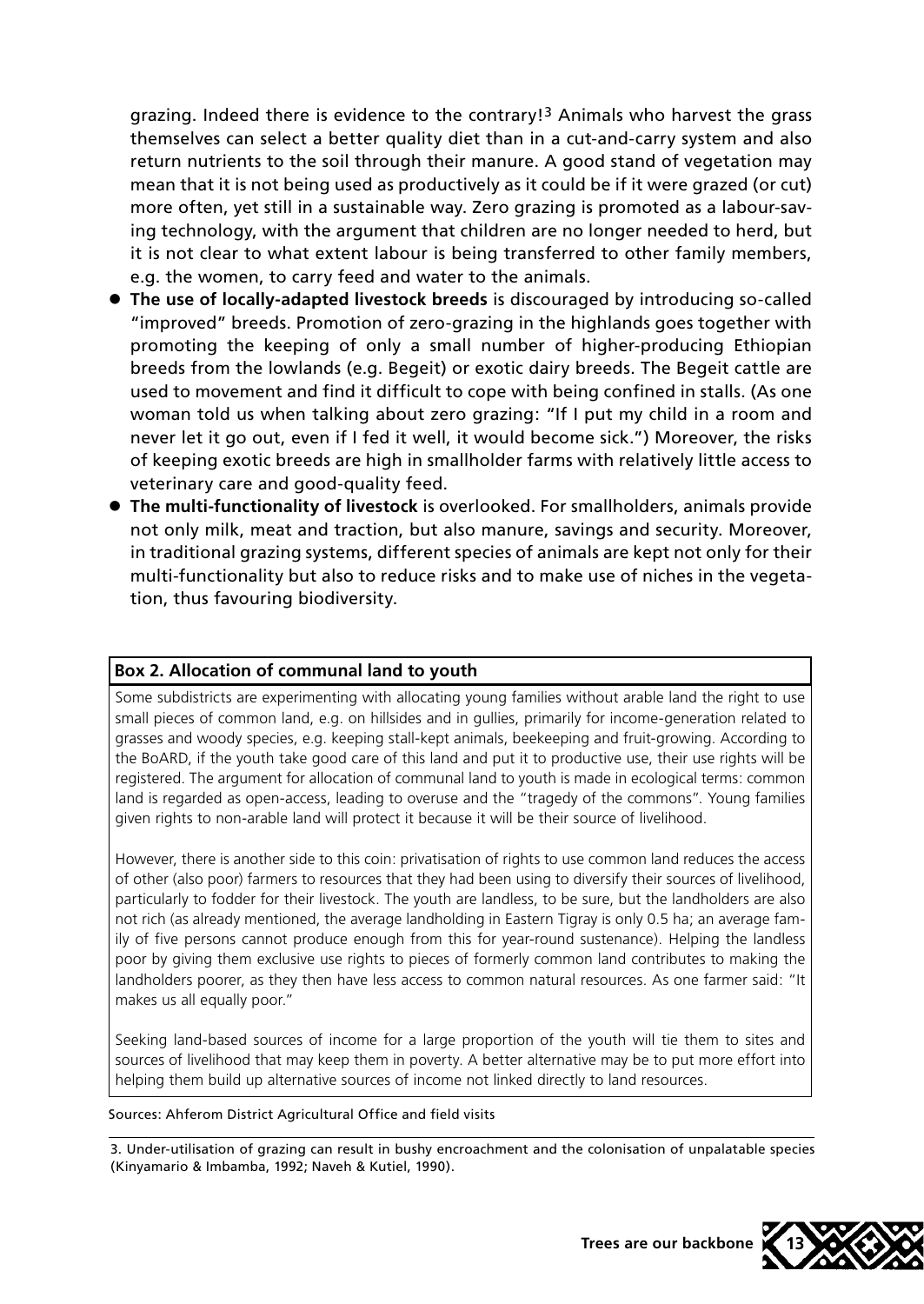Another intervention in the use of communal land is allocating it to youth (see Box 2). This is based on the assumption that land allocated to individuals will be better cared for. However, further subdivision of the commons could lead to still deeper environmental and social crisis.

### **4.2 Endogenous ("home-grown") initiatives**

Until fairly recently, endogenous integration of environment and development was seldom recognised. Indeed, most outsiders – also formally educated Ethiopians – assumed that traditional practices were responsible for environmental degradation. They regarded IK as backward and static. Few people noticed the dynamics of local knowledge: how the local people were observing changes in their environment and were experimenting and innovating in efforts to adapt to the changing conditions. In the late 1990s, however, the Indigenous Soil and Water Conservation (ISWC) programme in Tigray drew attention to these dynamics, and ISWC partners – particularly in Mekelle University and BoARD – documented numerous cases of farmer innovation and endogenous development in ecologically sustainable ways (e.g. in Reij & Waters-Bayer 2001). They showed how rural communities regard the environment as an integral part of their lives and livelihoods: the natural resources form their "backbone" (see Box 4). Local innovations include locally-developed systems of managing water flows, capturing soil and water to create micro-environments for highly-productive farming, conserving and managing biodiversity, using local plants to repel termites from tree seedlings, sustainable forest management, developing new local institutions for managing grazing, and making improvements in beekeeping (BoANR 1997; Boven & Morohashi 2002; Hailu *et al* 2006; ILEIA 2000, 2006; Mitiku *et al* 2000).

During our field visits, we encountered several examples in which decision-making and action at the local level are driven by concerns of managing natural resources for human well-being for present and future generations. These endogenous development processes have depended on strong local institutions, foremost being faithbased institutions. The examples of sustainable use of forests and maintenance of biodiversity are associated with areas where the influence of the Orthodox Church has been particularly strong, e.g. around monasteries. The faith-based institutions are closely linked with other socio-cultural institutions such as labour-sharing, mutual aid and traditional safety nets. The local successes recorded in managing common resources (see examples given in Boxes 3 and 4) appear to be due to the benefits that accrue to all or most community members and the existence of locally-developed bylaws respected by the community.

These highly evolved institutions and methods of environmental management by local communities have been weakened because of a long history of war, political uncertainty and government intervention, yet they still exist to a greater or lesser extent and they enjoy great local legitimacy. By ignoring these values and practices in environmental management, government policy and practice risks further undermining them and thus failing to protect the environment and to support sustainable and equitable development. The government needs to build its policies on local practices and values in which environmental concerns are central to development.

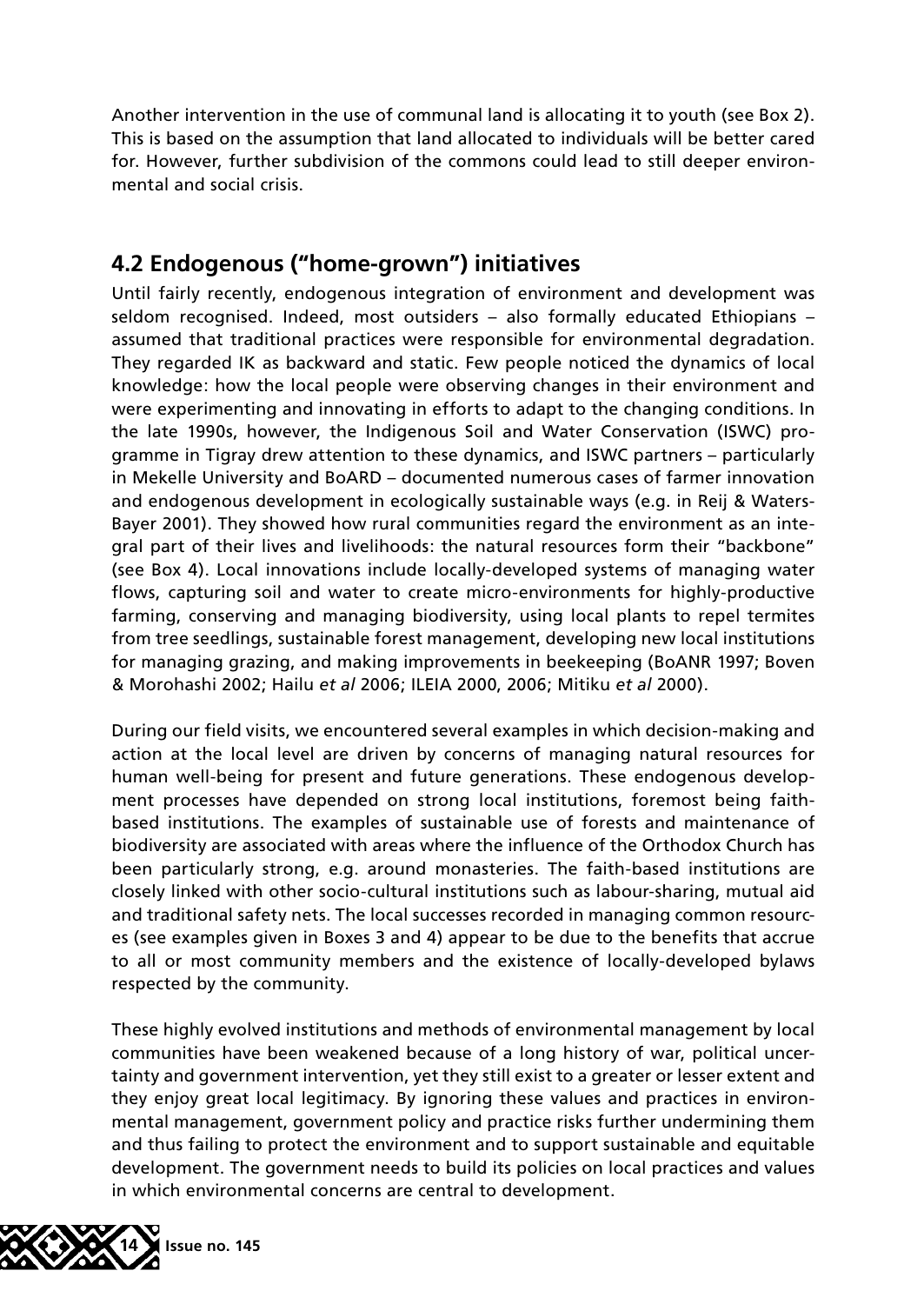

**Woman selling beles from prickly pear cactus, a plant introduced about 140 years ago and completely integrated by local people into their food-security and environmentalmanagement system in drier parts of Tigray. Here, the plant is used for multiple purposes, including erosion control, and is regarded as a "lifesaver" for feeding both people and livestock in the pre-harvest season**



**Trees are our backbone**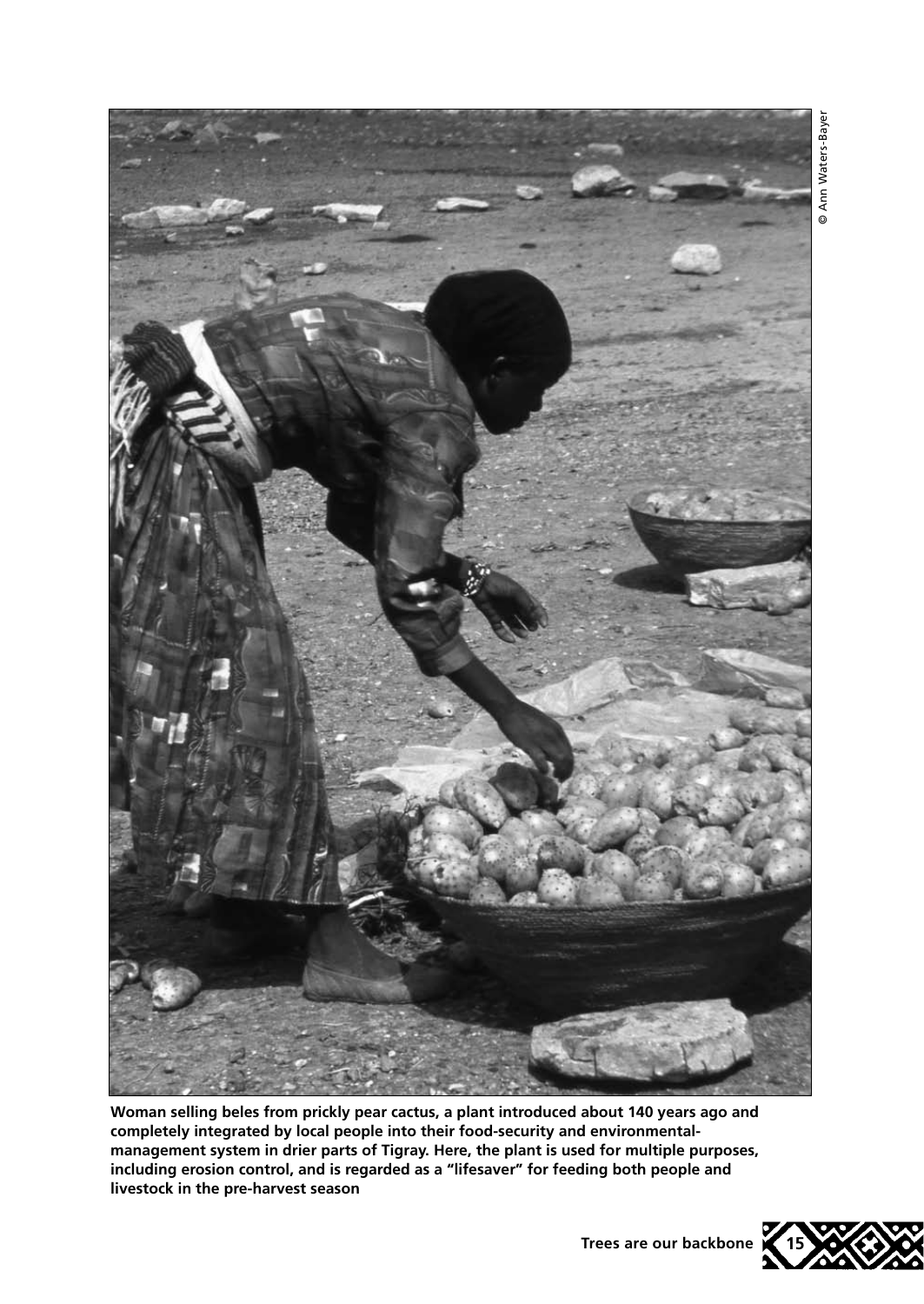#### **Box 3. The indigenous Irob institution for managing the Sengade pasture**

Among the Irob people – a minority group of Irobigna-speaking agropastoralists in northern Tigray on the border to Eritrea – there are close links between traditional democratic institutions and management of natural resources. Clan membership is a key factor in regulating and accessing grazing areas. As one example: several decades ago, the Boknaito clan of the Irob drew up oral rules to govern the care and use of the grazing area called Sengade, and established structures to enforce them. These rules were written down in the early 1970s. Until today, two subdistricts – Alitena and Weratle – have rights to graze their livestock in Sengade. The area is closed to grazing from mid-June to mid-October, during the rainy season, so that the grass can bulk up and the ground is not trampled and compacted. The rainwater can then infiltrate better into the soil. During the pasture-opening ceremony each October, the pasture is blessed by priests from the Church (most of the Boknaito are Catholic). This ceremony has significant moral power in motivating people to adhere to the agreed rules.

The Sengade pasture, estimated at about 600 ha, is divided into five sections, each with a guard nominated by the clan leaders and coordinated by a judge elected by all families using the pasture. The guards are paid in kind: they are allowed to graze six head of cattle each during the time of pasture closure. Fines are charged for any unauthorised animals found in the pasture during this period. The amount is made public and invested in something decided by the users of the pasture. It is forbidden to cut and carry away any grass from the pasture area, even during the grazing season. One may, however, use the pasture during the closed season for beekeeping. The best Irob honey reportedly comes from this area. The Boknaito Irob are proud that their management of the Sengade pasture has stood the test of time. They value the economic benefits (well-fed cattle and good honey that provide both food and income) as well as the spiritual satisfaction: "they consider it a glorious part of their history of consciousness and civility".

Source: Mengistu (2003).

#### **Box 4. Local efforts to uphold a long tradition of sustainable forest management in Sewne**

Sewne in Saesi Tsaedaemba District of Eastern Tigray is the site of a monastery that has stood for several centuries on the steep escarpment leading down from the Tigray highlands to the lowlands of Afar Region. We were told that 700 monks used to live in the forest, which was so dense that they could not see each other. They used to call out "sewne" ("are you a human being?") to find each other. The motivation to protect the forest resources and to use them in a sustainable way comes from the cultural and spiritual values deeply engrained in the people who live close to this monastery. They spoke of when Ras (Governor) Mengesha built a road through the Sewne area during Emperor Haile Selassie's time. The people of Sewne prohibited the Governor from taking wood out of the forest; he had to leave it on the spot. Ras Mengesha praised the people for protecting their forest in this way; this gave them encouragement to continue.

The community developed oral rules and regulations even before the written *Serit* bylaws. Nobody may cut live plants for fuel or construction. Dead and dried wood may be collected, but no one may generate income though selling fuel or charcoal. Animals are allowed to graze in the forest; beekeeping is likewise allowed. When asked how they had managed to conserve the forest while neighbouring areas had become almost bare, the elders said: "We know the value of trees; they are our backbone. We have our own rules and regulations. We have the lessons and culture of the monastery. We have learnt lessons from the surroundings: how other areas are degrading, how women find no fuel to cook, how people are migrating, how people are facing crisis. Walwalo used to have plants, now it has only rocks. If we do not take care, that will be our fate, too."

However, the elders spoke of the shift to agropastoralism as human population increased. They worked hard to make cropping possible on the steep slopes by creating dams to trap water and soil. They even carried soil from non-arable spots to add to the soil behind the dams. There appears to have been link-

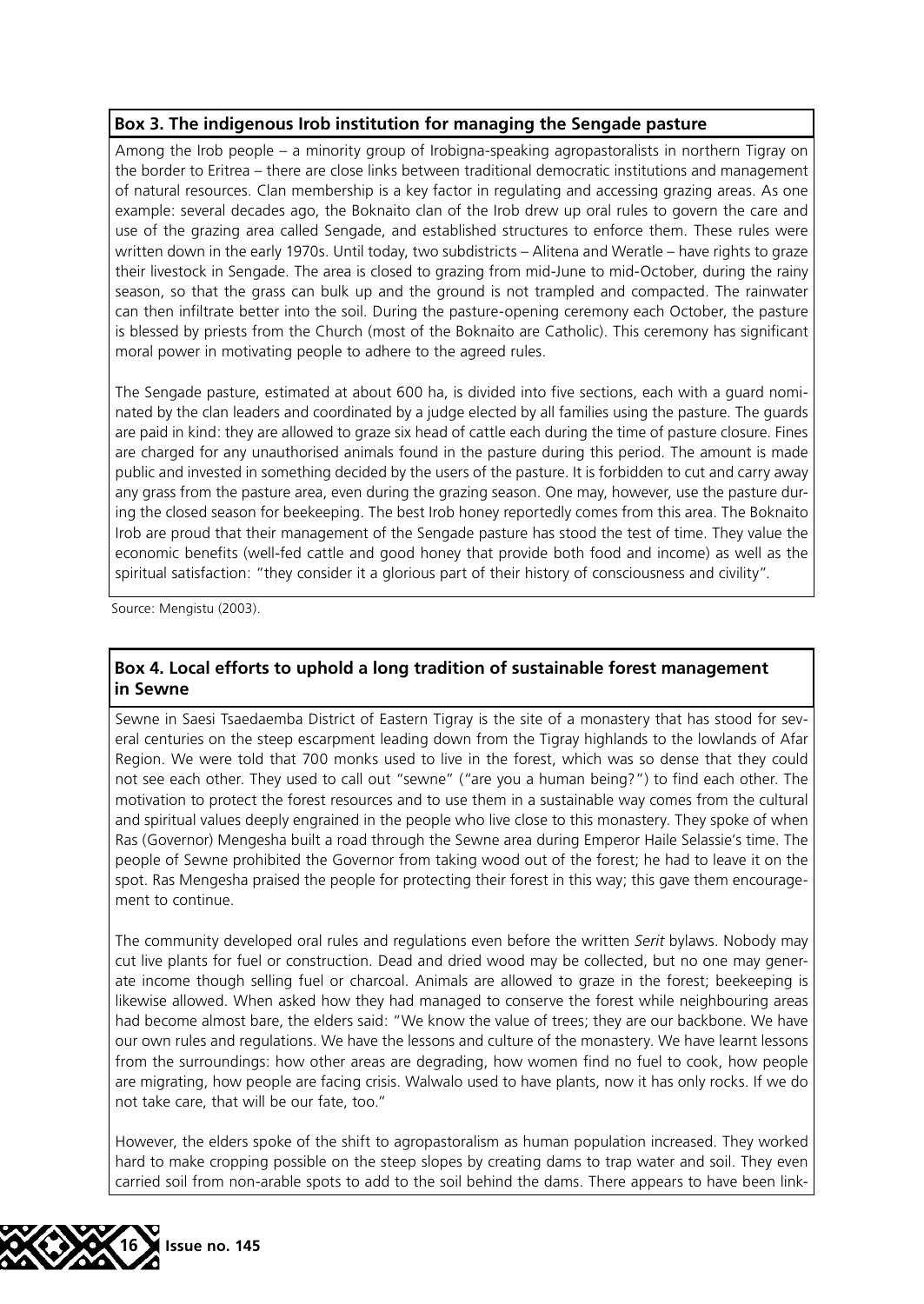ages with the neighbouring Irob, who are well known for such techniques (Asfaha & Waters-Bayer 2001), through trade routes to Asmara in Eritrea. The Sewne elders try to teach the youth about the value of the vegetation, but those who want to stay in the area demand rights to use the resources. Firewood is sometimes cut illegally. In response, the community meets frequently to add more rules and regulations and/or to raise the penalties for transgression.

In the past, this area around one of the oldest monasteries in Tigray had a more dense forest and supplied wood for construction of churches at other sites. Today, for an outsider, it still appears dense and evergreen, but the local people see that much has changed and is changing. The elders fear that the youth may not uphold their proud tradition and they regard their forest as endangered. "For you, this vegetation is wonderful, but for us it is nothing compared to what it was before. If this goes on, we will not survive."

Sources: BoANR 1997; Amanuel Hadera, pers. comm. and field visit

### **4.3 Differing perspectives on success**

In the discussions of the cases of relative success in integrating environment and development, the major stakeholders – people from local communities, NGOs and governmental organisations – differed to some degree in their perspectives on what constitutes "success". Table 1 shows the indicators of "success" and the factors attributing to it, as perceived by community members (elders, leaders, women and youth) and by the staff of government agencies and NGOs at regional, district and subdistrict level. Community members placed more emphasis on economic diversification, reduced out-migration, social values related to natural resources, equity of benefits among community members and the importance of community bylaws. Government agencies regarded the adoption of introduced technologies for environmental conservation and external inputs for agricultural development as signs of success and regarded their own extension efforts and incentives as major factors leading to it.

It can be seen in the table that some perceptions are similar. Moreover, during our field visits, we saw signs that perceptions are gradually changing. For example, the BoARD has started to recognise local innovation in agriculture and NRM. Having seen how the blanket promotion of standardised technologies has not been appropriate for resource-poor farmers, particularly in the drier areas, the Head of Extension is now considering how the extension packages could be "decentralised" and made more sitespecific. At least some people in the BoARD are starting to shift from a transfer-offinished-technologies approach to a more flexible approach of encouraging DAs and farmers to test new technologies and adapt them to local conditions. The Farmer Training Centres that were recently established in most subdistricts in Tigray are meant to be entry points for this more site-specific approach to agricultural development and NRM by the local people.

Similarly, there are signs of changing perceptions in the education system. There used to be a big divide between modern education and training – transmitted through schools and extension services – and traditional education, transmitted through elders and experience. Formal schooling tended to alienate children from their natural environment and did not encourage them to give value to the local environmental knowledge in their families and communities. More recently, the establishment of environmental clubs in schools is contributing – albeit thus far to only a small degree – to re-orienting formal teaching in some rural towns.

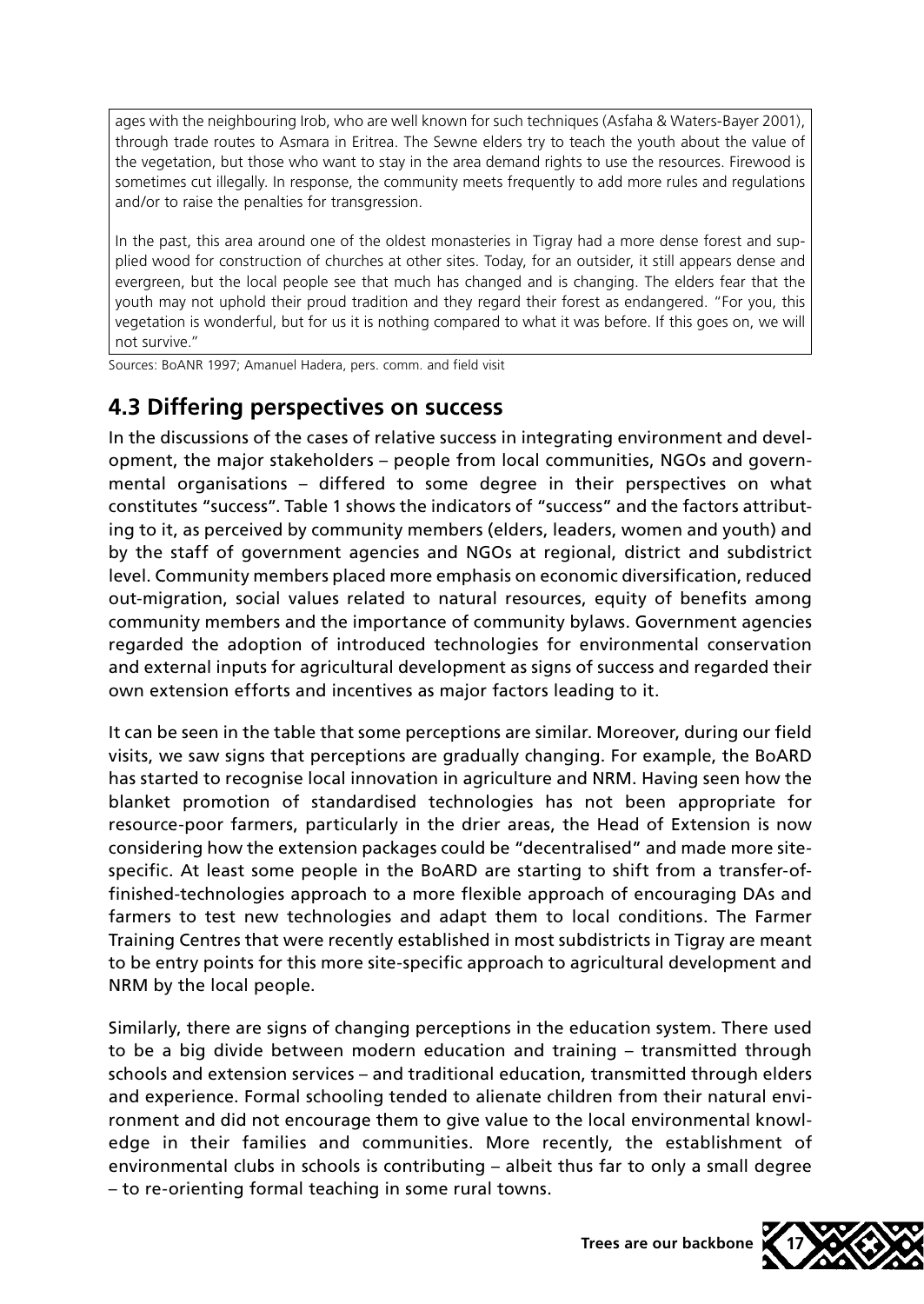| Table 1. Perceptions of different stakeholders on the success of integrating |
|------------------------------------------------------------------------------|
| environmental concerns into the development process in Tigray Region         |

| Indicators of and factors for success              | <b>Stakeholders</b> |             |            |
|----------------------------------------------------|---------------------|-------------|------------|
|                                                    | Community           | <b>NGOs</b> | Government |
| <b>Indicators of success:</b>                      |                     |             |            |
| - Improved community livelihood                    | $\star$             | $\star$     | ÷          |
| - More diversified production                      | ÷                   |             | ÷          |
| - Less dependence on food aid                      |                     | $\star$     |            |
| - Less vulnerability to drought                    | $\star$             |             | ÷          |
| - Less out-migration on account of drought         | ÷                   | ÷           |            |
| and famine                                         |                     |             |            |
| - Rehabilitation of natural resources              |                     | $\star$     | ÷          |
| - Farmers' acceptance of external inputs           |                     |             | ÷          |
| - Reduced rate of school dropouts on account       |                     | $\star$     | *          |
| of poverty                                         |                     |             |            |
| <b>Factors for success:</b>                        |                     |             |            |
| - Community values regarding natural resources     | ÷                   |             |            |
| - Equity of benefits (those with and without land) | $\star$             |             |            |
| - Prevalence of community bylaws                   | ÷                   |             |            |
| - Strong community leadership                      |                     | $\star$     | ÷          |
| - Local lessons drawn from recognition of land     | $\star$             | $\star$     | *          |
| degradation                                        |                     |             |            |
| - Community commitment to development              |                     | $\star$     | *          |
| - Access to information                            |                     |             |            |
| - Government extension support and incentives      |                     | *           | *          |

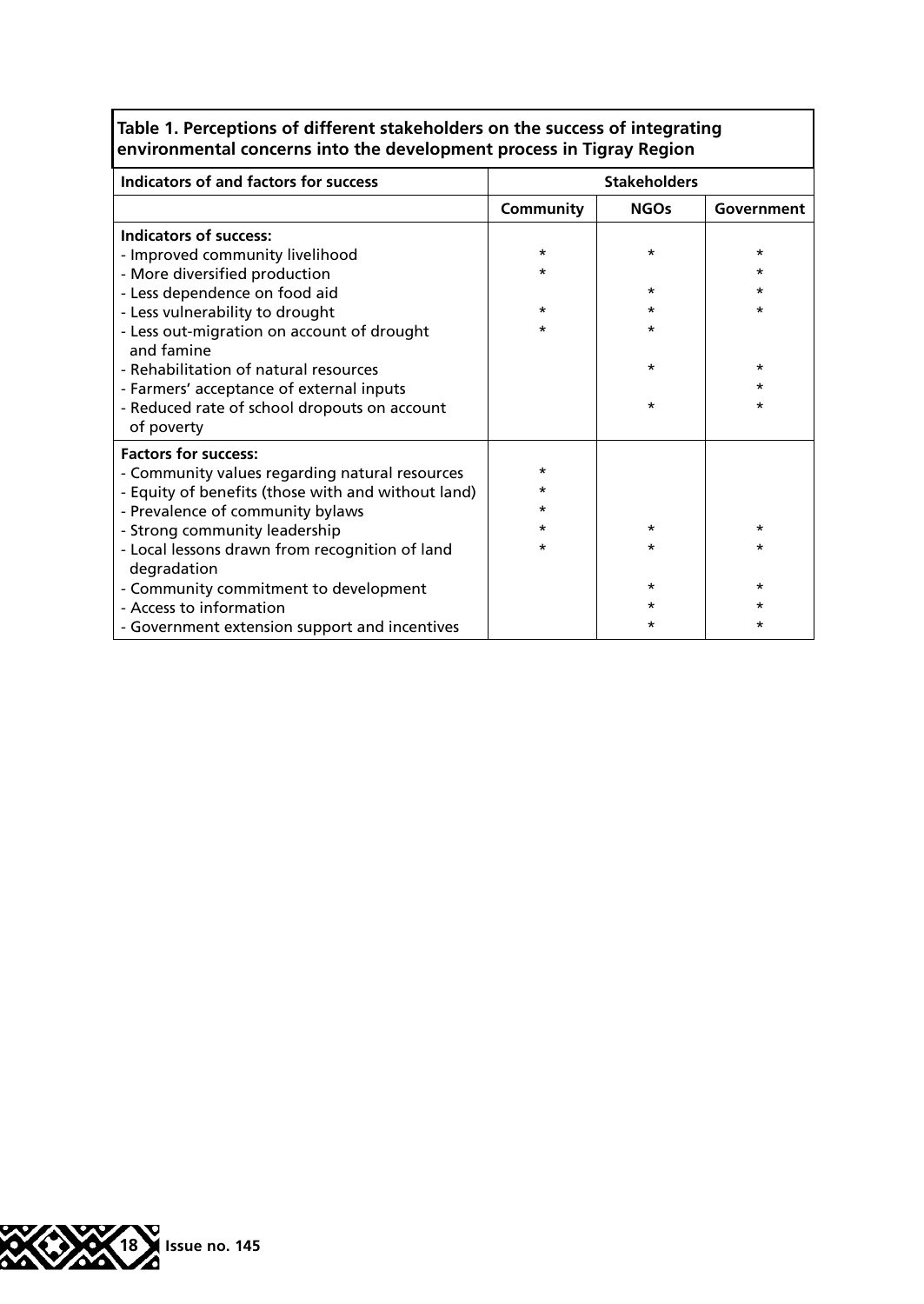## **5. Lessons learnt and paths that could be followed**

Based on our observations and discussions of development activities undertaken by government projects and NGOs, on the one hand, and endogenous development by environmentally-conscious rural communities, on the other, we have drawn the following lessons and identified the following areas on which future efforts to integrate environment and development in Tigray should focus.

### **5.1 Seek conceptual clarity**

The Tigrigna-speaking people use different terms for the word "environment", with different connotations. The term "*tefetrawi*" means "natural resources", whereas the term "*kababawi*" means "surroundings". The latter term corresponds more closely with the perspectives of rural people, who regard the environment as everything around them. It encompasses both natural and human (social and cultural) resources and includes the local values and institutions in all their dynamics. Deeper exploration of the concept of "environment" as used by different stakeholders at different levels in Tigray would aid communication so that a wider vision and mutual understanding could be reached. This would also help in the design of appropriate policies.

Likewise, the concept of "local" needs to be explored jointly, so that stakeholders have a clearer view of the linkages between what is happening in the immediate locality and what is happening beyond this: how the activities of people elsewhere affect one's own environment and how one's own activities affect the environment of others, e.g. through grazing, woodcutting, pollution of air and water, upstream and downstream linkages etc. Area enclosure in one locality may be obliging villagers to take their animals to other areas for grazing or to seek fuel, thatch grass and other natural materials. Seeing one's own locality as a component within a larger system, and the mutual influence with other components of the system, contributes to a more holistic view of environmental management and governance. The government policymakers could also benefit from this way of looking at the environment.

### **5.2 Build capacity in governmental and non-governmental organisations**

The EPLAUA could play an important networking role with regard to integrating environment and development, but it needs not only more environmental technical knowhow and analytical capacities but also communication and facilitation skills so that it is better able to coordinate stakeholders in addressing environmental issues. Indeed, throughout all government institutions in Tigray, there seems to be weak technical and policy capacity to analyse environmental issues. Effective mainstreaming of environment would therefore require capacity building not only in the EPLAUA but also in the relevant sectoral bureaux.

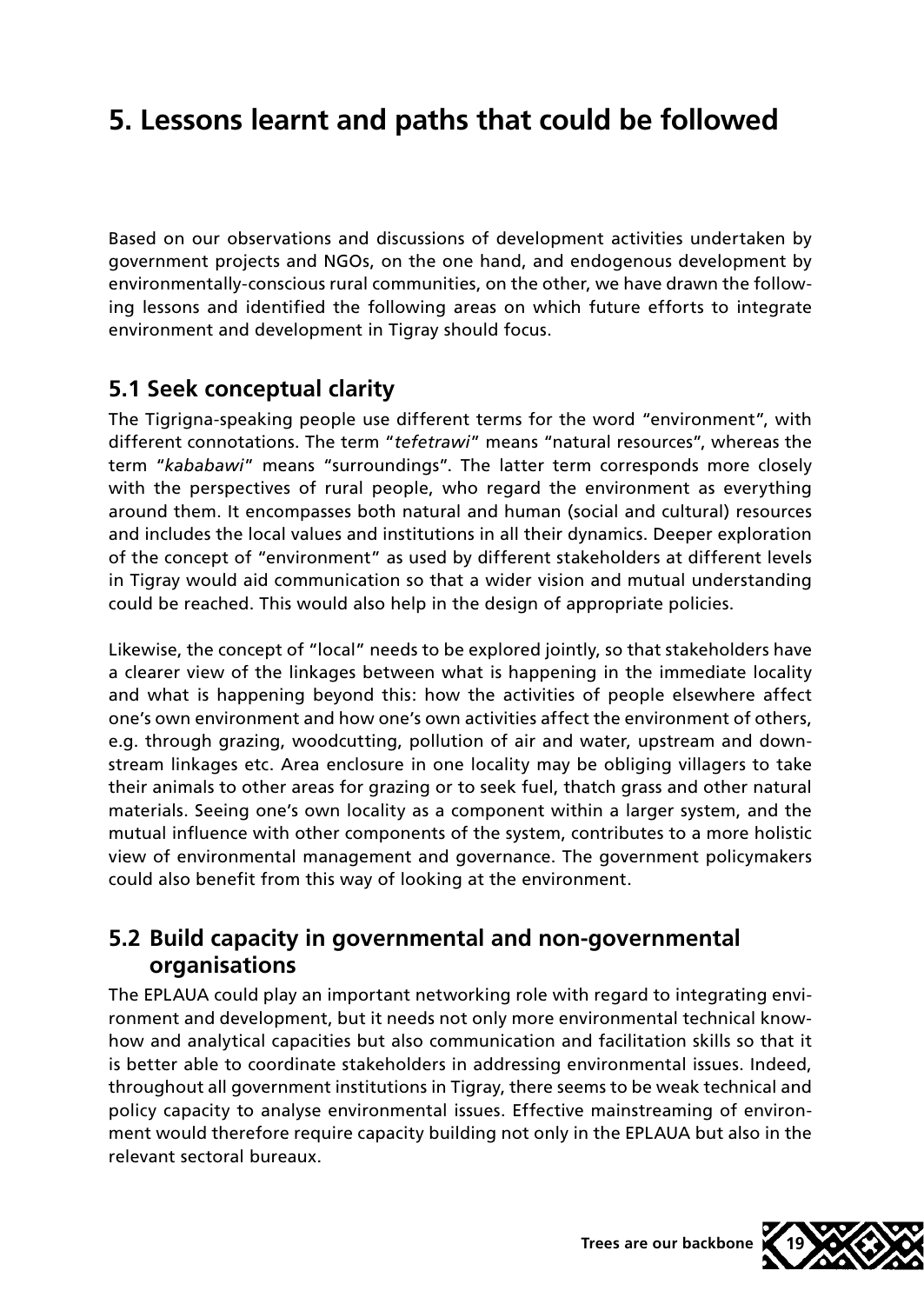Systematic, focused capacity building on environmental issues should include the following:

- l **Training and mentoring in mainstreaming environmental issues:** In terms of the wording of documents, "environment" could be regarded as mainstreamed, but environmentally-oriented thinking is still not being applied consistently within the day-to-day activities of the projects and institutions. Both governmental and nongovernmental organisations in Tigray are trying to devise strategies and apply methodologies to mainstream environment, but find it difficult to put into operation the words that are in the documents. The focal persons for Environment in the sector offices need practice-oriented training that goes beyond generalities about the environment. They need to be guided in thinking through how to address environmental issues in the specific work of their institutions.
- **Horizontal and vertical information sharing:** Workshops should be held for sharing experiences *across sectors* in environmental management for sustainable development – both successes and failures; they should not be confined to presenting papers but should focus rather on analysing the key technical and institutional issues involved. Other workshops should bring together the perspectives of actors *from different levels* and allow local people to voice their concerns and to express their views to the "uppers"; especially here, participatory workshop methods need to be applied to stimulate genuine discussion to which people from the different levels have a chance to contribute.
- **Environmental Impact Assessment (EIA) training and coaching is needed so that** government and NGO staff can assess the impacts of their own work. Interest in this was expressed by several of our discussion partners in Tigray, but they lacked the confidence to apply EIA even if they had received training in this – therefore the need also for coaching.
- **Raising awareness about environmental issues among high-level policymakers,** especially those pushing for rapid investment in industry and large-scale commercial farming. The need for awareness-raising is much greater at this level than among the landusers.

### **5.3 Set framework conditions for local-level enforcement of environmental protection**

Many policies and laws regarding environmental protection have been drawn up, but they are not being enforced effectively, The EPLAUA should focus on setting the framework conditions for monitoring and protecting the environment, in a way that allows local-level decision-making about technology and management options as well as local-level enforcement of environmental protection within that framework. In doing so, the EPLAUA and all other external agents should recognise the local values that rural communities attach to the natural resources on which they depend, and should encourage and build upon the local people's own culture-specific and site-specific ways of monitoring and protecting yet also using these resources.

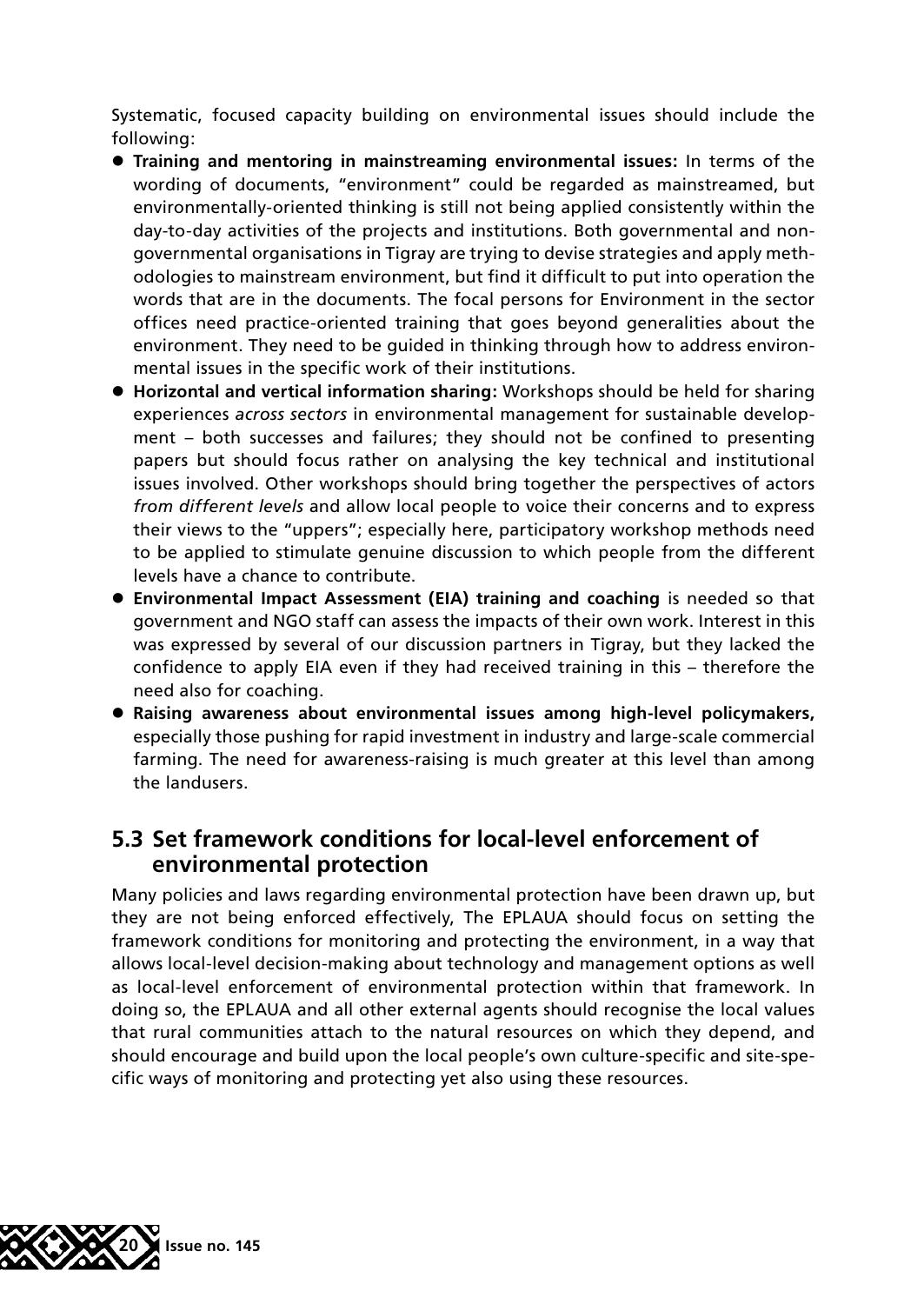### **5.4 Enhance local learning about environment and development**

Capacities to deal with the continuing challenges in environment and development could be strengthened by supporting the efforts underway in Tigray to promote participatory research as an approach to extension in agriculture and NRM. This boils down to strengthening local capacities to adapt to changing conditions – the essence of sustainability. The BoARD has already started recognising local innovations (e.g. by giving awards), organising cross-visits, encouraging DAs to integrate good local ideas into micro-watershed development, and organising workshops and exhibitions where the various actors in innovation can interact. Together with other governmental institutions and a few NGOs in Tigray as part of a programme called ProLINNOVA $4$  – Ethiopia, it is facilitating participatory innovation activities to explore locally developed ways to use natural resources productively and sustainably. Other partners that could be brought into this collaboration at the local level are elementary and secondary schools, which would intensify their efforts to integrate scientific and local knowledge systems.

Innovative ways of sharing information about local experiences in environmental management and expressing local viewpoints about environmental issues should be explored, such as:

- **•** Developing learning-support tools, i.e. visual and practical ways to make clear the links between the locality and the wider system and the interdependency of system components.
- **Community-led documenta**tion (e.g. participatory video or radio) by communities that are managing their natural resources well and that record their achievements and concerns in their own terms.
- Awards for DAs who record and share feedback from farmers about new technologies intended to improve agriculture and natural resource use.
- **•** Setting up electronic databanks of good local practice related to environment and development.



**Local initiative in managing soil, stones and water to create land for crop production in Irob District of Eastern Tigray**

- l Citizens' juries to discuss "hot" issues related to environmental management and governance.
- 4. www.prolinnova.net



**Trees are our backbone**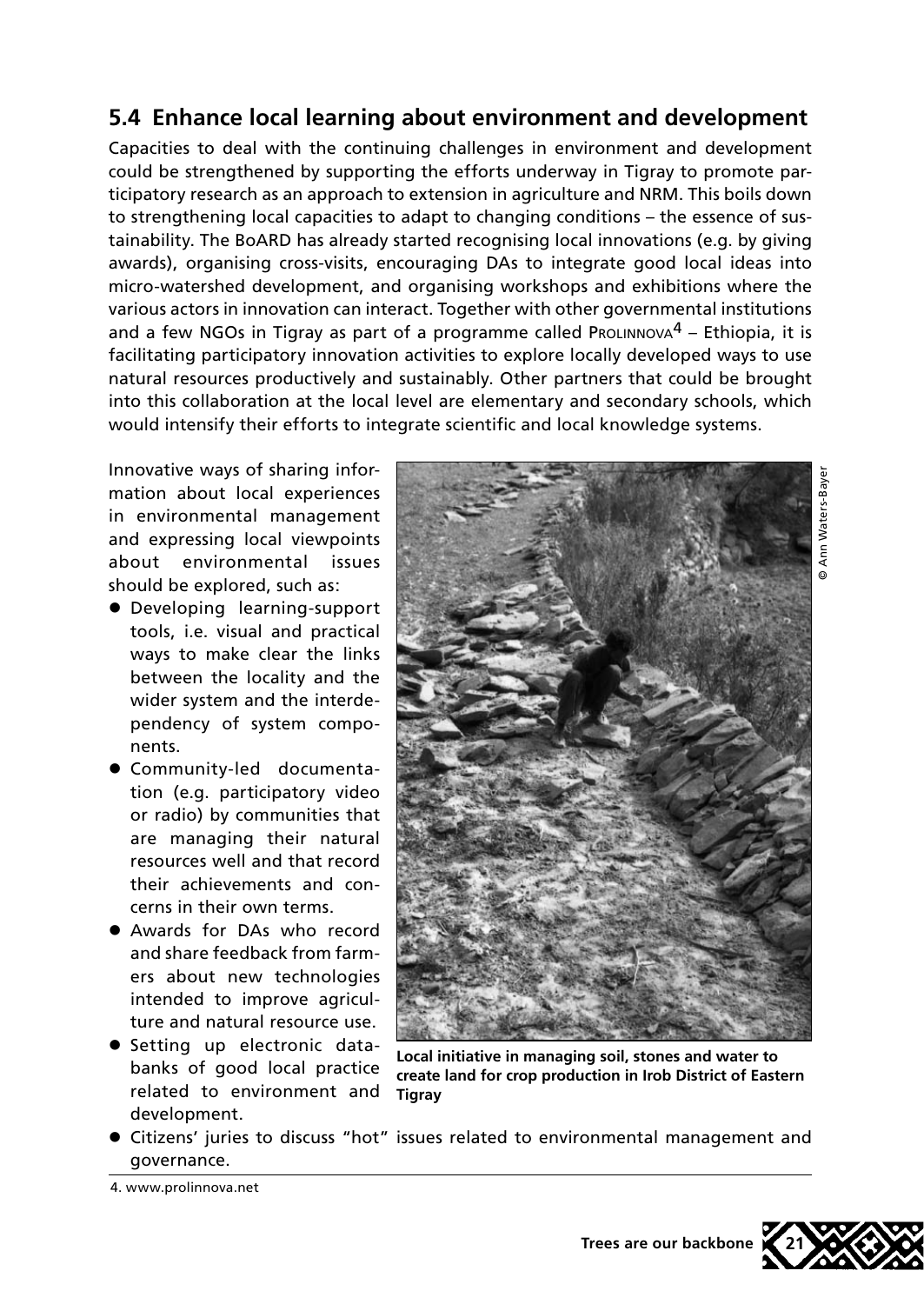Such mechanisms could be tested for their effectiveness in bringing human-centred environmental issues more clearly into focus in development work.

### **5.5 Conduct research to accompany action**

The policies and many of the technologies that the Government and NGOs have introduced in the name of environmental management and development in Tigray have not been well supported by scientific research. There is a need for development-oriented research that accompanies pilot activities, followed by scaling up of successful pilots, rather than launching mass campaigns with uniform technologies (e.g. water-harvesting ponds, planting exotic tree species) that have not been tested in the diversity of ecosystems in Tigray.

Other technical issues that require participatory research so that policymakers and resource users can make better decisions include: different ways of using area enclosures and their implications; potential of indigenous forage species; positive and negative impacts of dams and ponds on soil and crop productivity; labour inputs and changes in division of labour for introduced technologies such as cut-and-carry feeding and making compost; impacts of allocating communal land to youth groups; and impacts of external agricultural inputs on the environment. Research is also needed into the extent that economic growth in Tigray is being achieved at cost to the environment.

### **5.6 Designate funds to address environment in the framework of budget support**

Irish Aid asked us to look at how the environment is being integrated within the framework of the general budget support that it gives to the Tigray Government. General budget support as a tool to deliver aid fits well into the equity concerns of the Government, according to which all districts should have the same opportunities for development. As environment is a crosscutting issue, in theory the support going to all line bureaux through the general budget support could contribute to region-wide (instead of only area- or project-based) attention to the environment, as long as the regional planners give priority to this issue. The same principle would apply to mainstreaming of environment into the new multi-lateral Protection of Basic Services project into which the Tigray Regional Support Project of Irish Aid is being merged. However, in practice, it appears that the planners' interests in rapid development and promoting large-scale capital investment are taking priority over interests in long-term sustainability. If environmental issues are to be mainstreamed into regional development processes, Irish Aid will need either 1) to make available additional funds focused on environmental mainstreaming that are complementary to the block grant to the Tigray Government, or 2) to earmark part of the block grant for this purpose.

Different aid instruments can complement each other. An ODI study on addressing environmental objectives (ODI 2006) stated that general budget support is "likely to be insufficient to address the specific challenges posed by the environment". It points to possible synergies between budget support and other aid modalities, e.g. technical

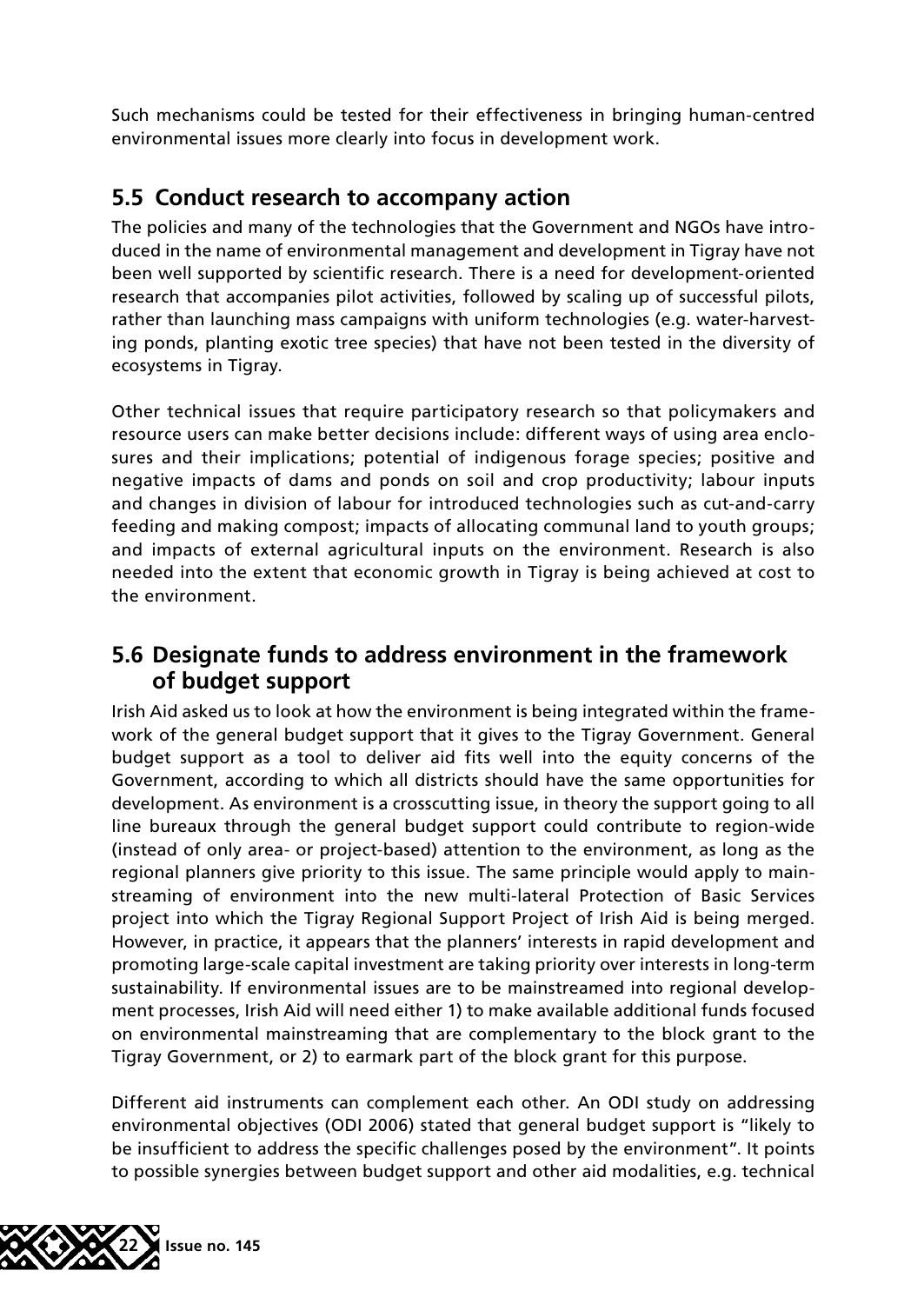assistance, and the need for sector-specific earmarking and working outside the government for effective environmental mainstreaming.

Funds designated for the environment could be used for systematic training and learning activities on environmental issues, so as to ensure that the block grant and other investments in Tigray Region indeed contribute to integrating environment and development. They could help build the capacities of regional policymakers, decision-makers in line bureaux, research and advisory services, and local-level partners in development (NGOs, community-based organisations, rural people) so that agreed environmental guidelines can be translated into practice. Part of the funds should contribute to strengthening the EPLAUA, so that it can implement its mandated tasks (e.g. linking and coordinating the work of government offices and NGOs in Tigray) and some of the recommendations (e.g. setting framework conditions for local-level environmental protection).

### **5.7 Strengthen local organisation and voice**

As government administration is being decentralised and the Regional Government is making block funds available to the districts, there should theoretically be more opportunity for local people to express their concerns and needs. However, control over funds can also increase the power of district government officials over local people. As countervailing forces, it would be necessary to strengthen local organisations that are independent of the strict hierarchy that has been established by the Government from regional right down to the five-household level.<sup>5</sup>

One promising entry point to strengthening governance at local and eventually at higher levels is to build the organisational capacities of resource-management and development committees that are accountable to the communities, such as watershed committees, revolving fund committees, water point management committees etc. Strengthening local capacities in leadership, management and participatory decisionmaking through such local committees would increase their confidence to demand their rights to manage their own development in a site-specific way, instead of according to the still relatively inflexible system promoted by the Government. Up to now, external agencies working with local organisations in Tigray have facilitated formation of such local organisations in order to implement an activity promoted by the external agency, such as managing a revolving credit fund. In most cases, however, they have not encouraged the members of the local organisations to combine forces to influence local-level decisions about environmental management or other policy matters. In other words, they have given little attention to those aspects of organisational development that strengthen citizens' voice.

Strong community-based organisations (CBOs) that can access information and can make local voices heard not only locally but also at higher levels are vital for good environmental governance. The CBOs need to be linked with sources of information on

<sup>5.</sup> The Tigray Government has long established a line of command from the regional level through the zones, districts and subdistricts down to units of five households. This is primarily in order to ensure proper implementation of the annual SWC campaigns, to which each household is obliged to contribute a certain number of unpaid days.

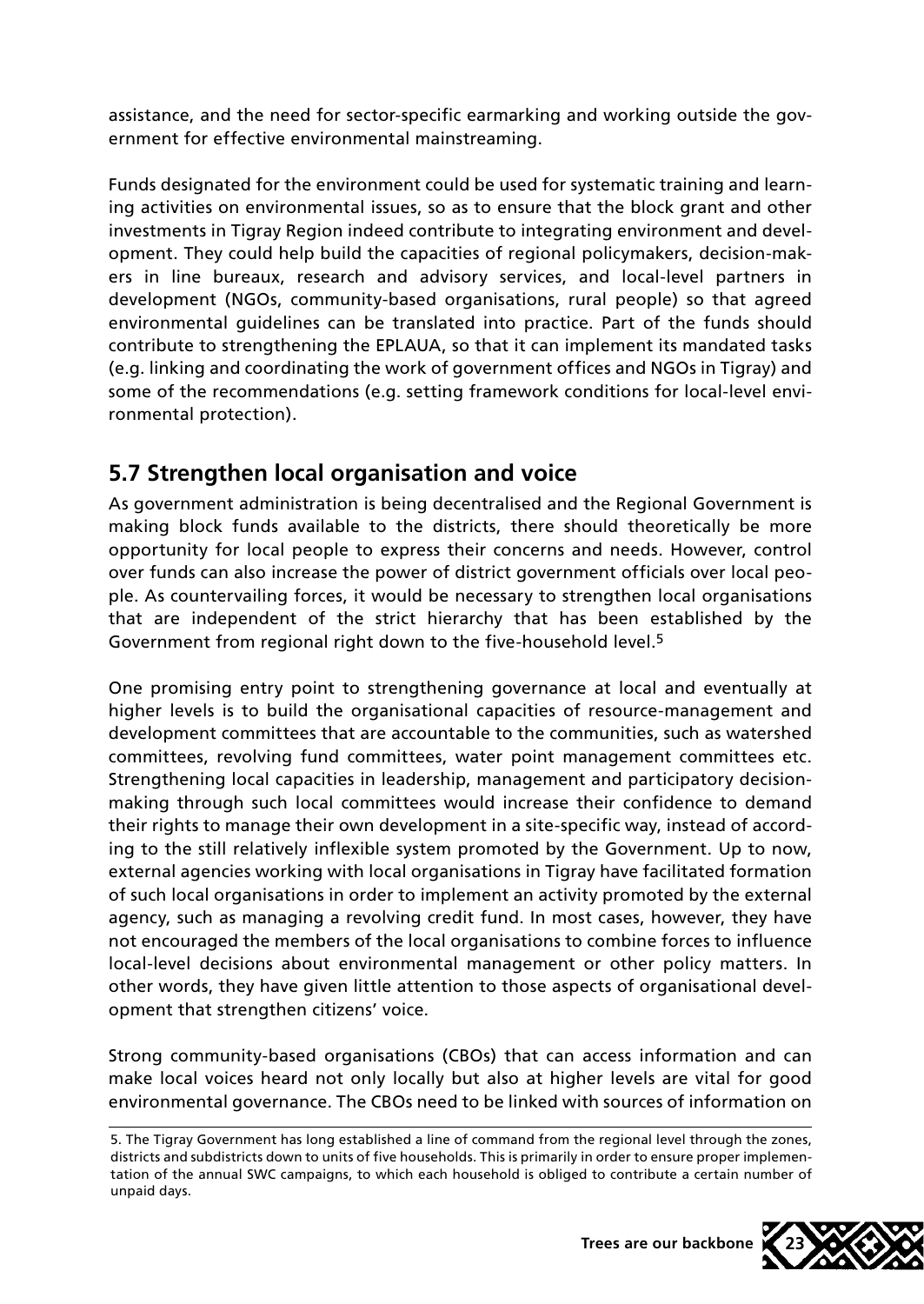issues of environment and development, and their capacity to seek information themselves needs to be strengthened. There are already some activities underway in Tigray to explore the possibilities of community-managed "learning funds" so that local people can access information – also by visiting other areas – and can determine what new ideas they would like to try out and how they would like to do so. The funds also allow them to seek external support as they deem necessary (Yohannes 2006). Such locallearning groups could be linked with the Farmer Training Centres recently established throughout Tigray, as in other regions of Ethiopia.

### **5.8 Work with and through Ethiopian civil society**

Good environmental policy depends on an active civil society capable of scrutinising policy and its implementation at local, regional and national levels. Civil society organisations (CSOs) can make sure that environment is on the policy agenda. Working with them can lead to citizens' demands for greater accountability of government in dealing with environmental issues. Local-level engagement with civil society can be used effectively to inform policy at regional and national levels.

For historical and political reasons, NGOs in Tigray are few and generally weak. However, civil society is broader than registered NGOs, and strengthening CSOs does not necessarily mean bringing people together to form new organisations. There are already many indigenous institutions, such as faith-based, mutual-help, labourexchange and savings-and-credit groups, as well as "modern" organisations such as environmental and HIV/AIDS clubs, parent-teacher associations, cooperatives and membership associations to finance local development activities. Strengthening CSOs would include helping the Women's and Youth Associations in Tigray become more independent so that they are not seen primarily as vehicles of the political party to reach down from the regional to the village level.

In the present political environment in Ethiopia, there are good reasons for special project support to civil society as local partners in development (NGOs, CBOs) with a view to strengthening the mechanisms of democratic policy dialogue. This support could not be given through a government agency. It would require a piloting project that tests and shows how support to civil society can make government policy, services and other forms of implementation more responsive to public demands. This is completely in line with the fourth component of the new Protection of Basic Services (PBS) project launched in 2006 by the World Bank and other major donors in Ethiopia: *promoting social accountability* of decentralised service delivery, including agricultural, water, education and health services. This component is to be managed by an NGO supported by a multi-donor Trust Fund. Irish Aid and other donor agencies should consider integrating its support to civil society related to environmental issues into this fourth component of the PBS.

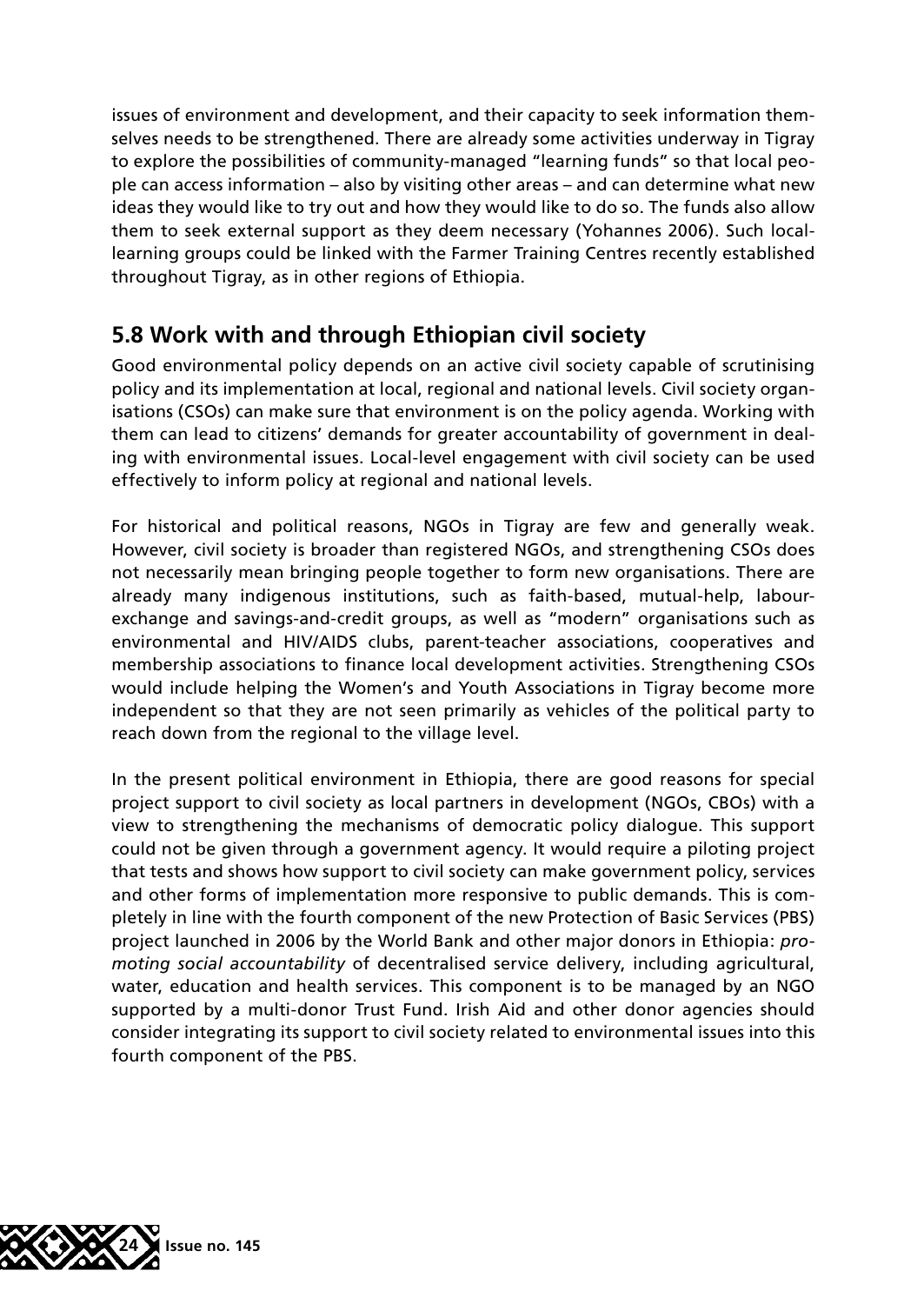# **Bibliography**

- Asfaha Z & Waters-Bayer A. 2001. Outwitters of water: outstanding Irob innovation in northern Ethiopia. In: Reij C & Waters-Bayer A (eds), *Farmer innovation in Africa: a source of inspiration for agricultural development* (London: Earthscan), pp 144–154.
- Assefa A & van Keulen H. 2005. Soil nutrient dynamics under alternative farm management practices in integrated crop-livestock systems in the northern highlands of Ethiopia. Powerpoint presentation. Wageningen: Wageningen University and Research (WUR).
- BoANR. 1997. Tigray Soil and Water Conservation Action Plan. Mekelle: BoANR.
- Boven K & Morohashi J (eds). 2002. *Best practices using indigenous knowledge* (The Hague: Nuffic / Paris: UNESCO / MOST).
- Fitsum H, Pender J & Nega G. 2002. *Land degradation and strategies for sustainable land management in the Ethiopian highlands: Tigray Region*. ILRI Working Paper 25. Addis Ababa: ILRI.
- Hailu A, Yohannes GM, Abera GA & Waters-Bayer A. 2006. Participatory research that builds on local innovation in beekeeping to escape poverty. Paper presented at Deutschen Tropentag, Bonn, 11–13 October 2006.
- Hurni H. 1988. *Ecological issues in the creation of famine in Ethiopia*. Berne: Soil Conservation Research Programme, Group for Development and Environment, University of Berne.
- Igbokwe K & Adede J. 2001. Integrated watershed management in Eastern Tigray: mid-term impact evaluation report. Nairobi: International Institute of Rural Reconstruction.
- ILEIA. 2000. Grassroots innovation. *ILEIA Newsletter* 16:2.
- ILEIA. 2006. Building knowledge through farmer innovation and participation. *LEISA Magazine* 22:2.
- Kinyamario JI & Imbamba SK. 1992. Savanna at Nairobi National Park, Nairobi. In: Long SP, Jones MB & Roberts MJ (eds), *Primary Productivity of Grass Ecosystems of the Tropics and Sub-tropics* (Chapman and Hall, London), pp 25-69.
- Mengistu H. 2003. *The soil makers: analysis of local socio-technical innovations and transformation of Irobland farmers, northeast Ethiopia*. MSc thesis, Wageningen University.



**Trees are our backbone**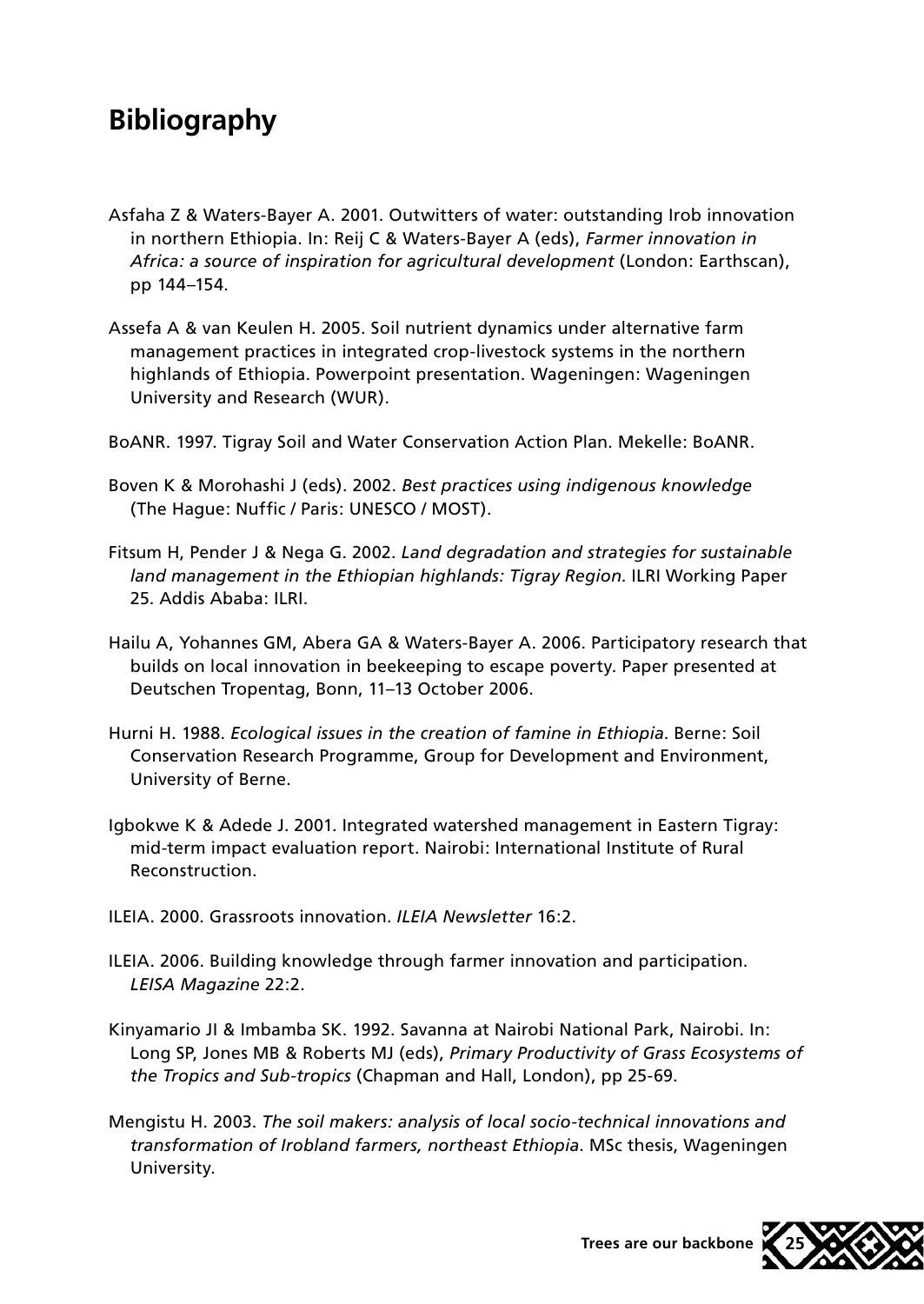- Mitiku H, Waters-Bayer A, Mamusha L, Mengistu H, Berhan GA, Fetien A & Yohannes GM (eds). 2000. *Farmer innovation in land husbandry: proceedings of Anglophone Regional Workshop, 6–11 February 2000, Mekelle, Tigray, Ethiopia*. Mekelle: Mekelle University ISWC II.
- Mitiku H, Witten W, Kinfe A, Sintayo F, Adane K, Getahun K & Getachew R. 2005. Land registration in Tigray. *Securing Land Rights in Africa Research Report 2*. London: IIED.
- Naveh Z. & Kutiel P. 1990. Changes in the Mediterranean vegetation of Israel in response to human habitation and land use. In: Woodwell GM (eds), *Earth in transition: Patterns and processes of biotic impoverishment* (Cambridge University Press, Cambridge), pp. 259-300.
- ODI. 2006. Addressing environmental objectives in the context of budget support. London: Overseas Development Institute.
- Reij C & Waters-Bayer A (eds). 2001. *Farmer innovation in Africa: a source of inspiration for agricultural development*. London: Earthscan.
- Yohannes GM. 2006. Feasibility study into the introduction of a Local Innovation Support Facility: case of Amaro-Kelle District of Southern Region and Wukro-Maryie District of Tigray Region, Ethiopia. Report for FAIR (Farmer Access to Innovation Resources). Addis Ababa: PROFIEET.
- Yohannes GM & Waters-Bayer A. 2006. Learning from good environmental practice in development in Tigray, Ethiopia. Study commissioned by Irish Aid through IIED (International Institute for Environment and Development). Addis Ababa / Göttingen.

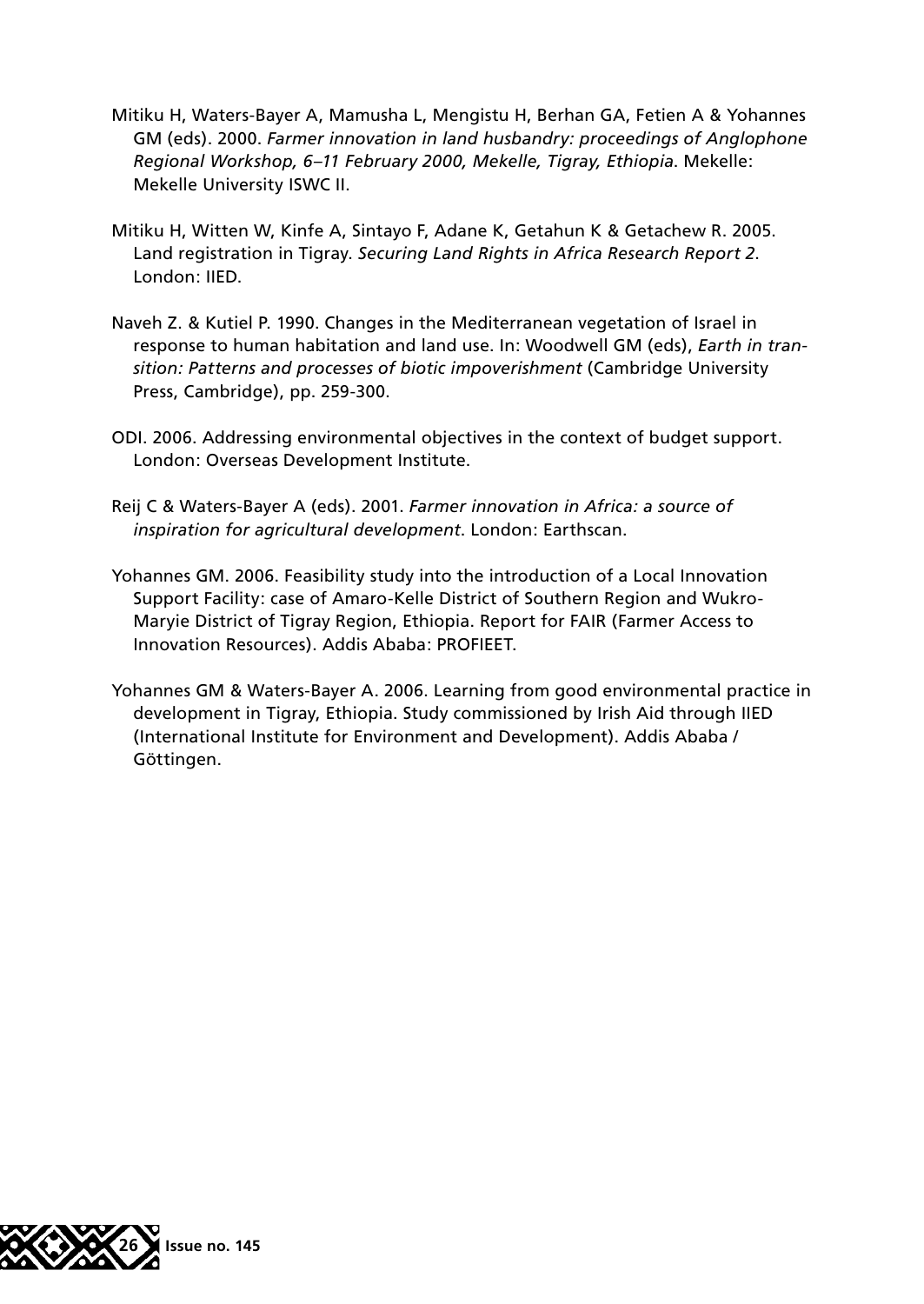#### **Subscribing to the Drylands** *Issue Papers* **and**  *Haramata*

The Drylands *Issue Papers* and *Haramata* are published in English and French twice a year. Three to four *Issue Papers* accompany each *Haramata*. To receive these publications regularly, individuals and organisations can take out a free subscription. For more details, or to subscribe contact: The Drylands Programme, IIED, 3 Endsleigh Street, London WC1H 0DD, UK. Email: drylands@iied.org Tel: +44 (0)20 7388 2117; Fax: +44 (0)20 7388 2826 Copies can also be downloaded. Visit our website at www.iied.org/NR/drylands/ haramata.html

#### **Other IIED Publications**

To receive back copies of *Issue Papers* or information about IIED's other publications, contact: Earthprint Limited, Orders Department, PO Box 119, Stevenage, Hertfordshire SG1 4TP, UK. Fax: 44 (0)1438 748844 Email orders@earthprinr.co.uk There is a searchable IIED publications database on www.iied.org/bookshop/ index.html

#### **Drylands** *Issue Papers*

- **146** Emergent or illusory? Community wildlife management in Tanzania *Fred Nelson* – 2007
- **145** Trees are our backbone Integrating environment and local development in Tigray Region of Ethiopia *Yohannes GebreMichael and Ann Waters-Bayer* – 2007
- **144** Land registration in Mali No land ownership for farmers? Observations from peri-urban Bamako *Moussa Djiré –* 2007
- **143** Landless women, hopeless women? Gender, land and decentralisation in Niger *Marthe Diarra & Marie Monimart* – 2006
- **142** Pastoralism: Drylands' invisible asset? Developing a framework for assessing the value of pastoralism in East Africa *Ced Hesse & James MacGregor* – 2006
- **141** Conflicts between farmers and herders in north-western Mali *Sabrina Beeler* – 2006
- **140** Ambivalence and contradiction. A review of the policy environment in Tanzania in relation to pastoralism *A. Z. Mattee & M Shem – 2006*
- **139** Land and water rights in the Sahel. Tenure challenges of improving access to water for agriculture *Edited by Lorenzo Cotula*  – 2006
- **138** New actors and land acquisition around Lake Bazèga, Burkina Faso *Seyouba Ouédraogo* – 2006
- **137** Lessons learnt from conflict management work in the Karimojong Cluster *Richard Grahn* – 2005
- **136** Land in Africa. Market asset or secure livelihood? *IIED/NRI/Royal African Society* – 2005
- **135** Participatory evaluation and budgetary processes *Bara Guèye* – 2005
- **134** Portraits of family farming in West Africa *Su Fei Tan & Bara Guèye* eds – 2005
- **133** Family and commercial farming in the Niayes area of Senegal *Oussouby Touré & Sidy Mohamed Seck* – 2005
- **132** Till to tiller: International migration, remittances and land rights in West Africa *Lorenzo Cotula & Camilla Toulmin (eds),* – 2004
- **131** The evolution and impacts of community-based ecotourism in northern Tanzania *Fred Nelson* – 2004
- **130** The myths and realities of local governance in Sanankoroba, Mali *Moussa Djiré* – 2004
- **129** From colonisation to consultation: Regulating use of a pastoral zone in Samorogouan, Burkina Faso *Joost Nelen, Nata Traoré, Moumouni Ouattara* – 2004
- **128** Women's access to land: The de-feminisation of agriculture in southern Niger? *Marthe Doka & Marie* 
	- *Monimart*  2004
- **127** Implementing decentralisation in Mali: The experiences of two rural municipalities in southern Mali *Amadi Coulibaly & Thea Hilhorst* – 2004
- **126** The impact of pastoral legislation on equitable and sustainable natural resource management in Guinea *Oussouby Touré* – 2004
- **125** Mediation in a changing landscape: Success and failure in managing conflicts over natural resources in Southwest Burkina Faso *Maria Brockhaus, Tanja Pickardt, Barbara Rischkowsky* – 2003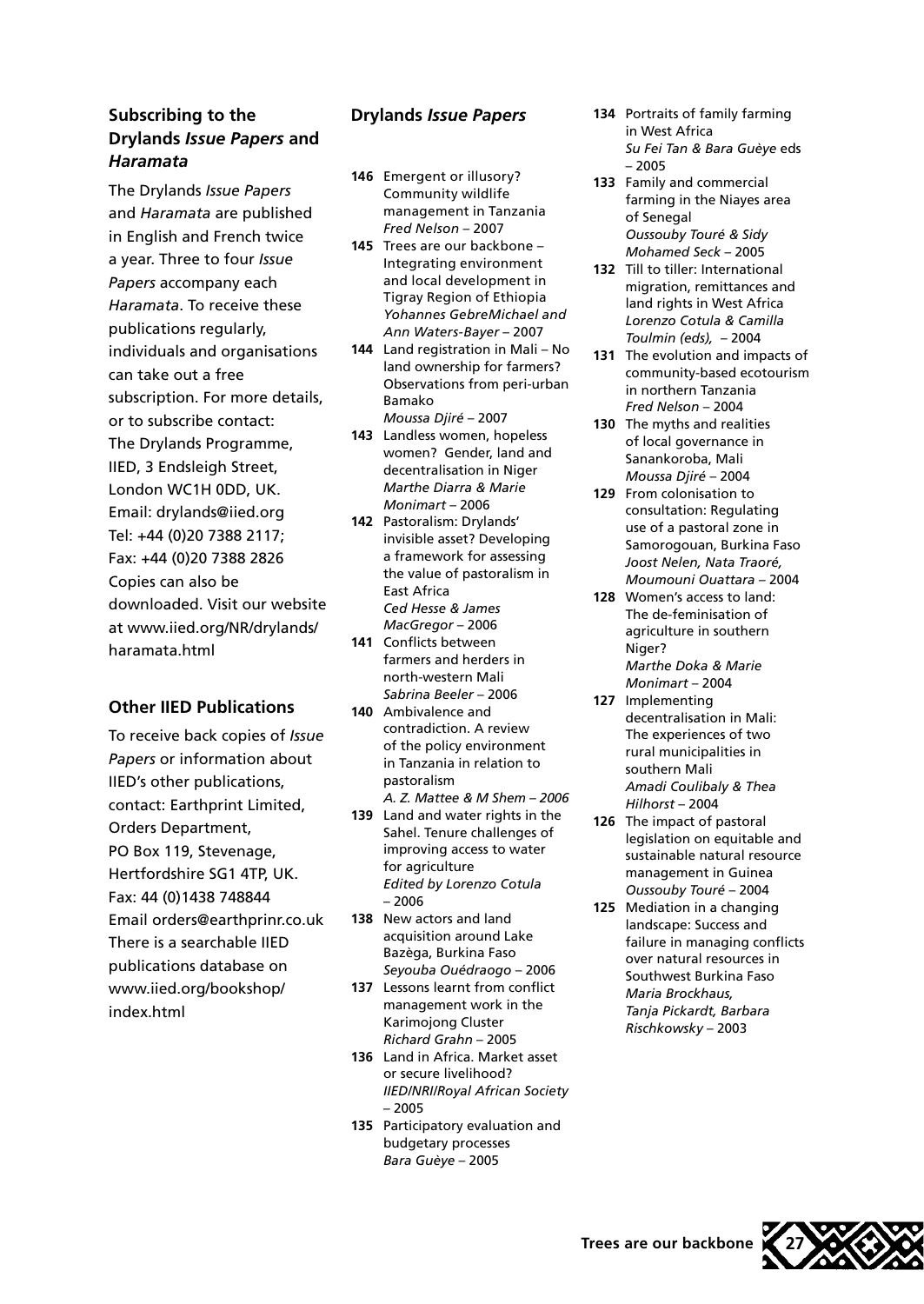- **124** Micro-policies on land tenure in three villages in Bam province, Burkina Faso: Local strategies for exchanging land *Volker Stamm, Jean-Pierre W. Sawadogo, Saidou Robert Ouédraogo, Dénis Ouédraogo* – 2003
- **123** Transformations in west African agriculture and the role of family farms *Camilla Toulmin & Bara Guèye* – 2003
- **122** Rural land plans: Establishing relevant systems for identifying and recording customary rights *Jean-Pierre Chauveau* – *2003*
- **121** Fishing rights on the floodplains of Gwendégué (Winye country, Central Western Burkina Faso) *Jean-Pierre Jacob – 2003*
- **120** Community Based Land Tenure Management. Questions & Answers about Tanzania's New Village Land Act, 1999 *Liz Alden Wily* – 2003
- **119** The future of family farms in west Africa. What can we learn from long-term data? *Michael Mortimore* – 2003
- **118** New stakeholders and the promotion of agro-sylvopastoral activities in southern Burkina Faso *Moussa Ouédraogo* – 2003
- **117** Making land transactions more secure in the west of Burkina Faso *Paul Mathieu, Philippe Lavigne Delville, Hubert Ouédraogo, Mahamadou Zongo & Lacinan Paré* – 2003
- **116** Gender and natural resource management in Nioro du Sahel, Mali *Lucy Hamilton & Aly Dama* – 2003
- **115** Natural resource management and land policy in developing countries: Lessons learned and new challenges for the World Bank *John W. Bruce & Robin Mearns* – 2002
- **114** Taking charge of the future: Pastoral institution building in Northern Kenya *Isobel Birch & Halima A.O. Shuria* – 2002
- **113** What future for West Africa's family farms in a world market economy? *Jean-François Bélières, Pierre-Marie Bosc, Guy Faure, Stéphane Fournier, Bruno Losch* – 2002
- **112** Land tenure and rural development in Burkina Faso: Issues and strategies *Moussa Ouédraogo* – 2002
- **111** Parks beyond Parks: Genuine community-based wildlife eco-tourism or just another loss of land for Maasai pastoralists in Kenya? *Marcel Rutten* – 2002
- **110** Where there is no data: Participatory approaches to veterinary epidemiology in pastoral areas of the Horn of Africa *Andy Catley & Jeffrey Mariner* – 2002
- **109** A profile of environmental change in the Lake Manyara Basin, Tanzania *Rick Rohde & Thea Hilhorst* – 2001
- **108** Dams and development: A new framework for decision-making *The World Commission on Dams/La Commission mondiale des barrages* – 2001
- **107** Securing secondary rights to land in West Africa *P Lavigne-Delville, C. Toumin, J-P Colin, J-P Chauveau* – 2001
- **106** Local development and community management of woodlands: Experience from Mali *Intercoopération* – 2001
- **105** Building partnerships for urban waste management in Bamako *Modibo Kéita* – 2001
- **104** Science, use rights and exclusion: A history of forestry in francophone West Africa *Jesse Ribot* – 2001
- **103** Strengthening user-rights over local resources in Wollo, Ethiopia *Tenna Shitarek, Sintayehu Manaye & Berihun Abebe* – 2001
- **102** Securing land for herders in Niger *Roland Hammel* – 2001
- **101** Overestimating land degradation, underestimating farmers in the Sahel *Valentina Mazzucato & David Niemeijer* – 2001
- **100** African land tenure: Questioning basic assumptions Christian Lund *– 2000*
- **99** Making woodland management more democratic: Cases from Eastern and Southern Africa *Liz Alden Wily* – 2000
- **98** Elaboration of a local convention for natural resource management: A case from the Bam region, Burkina Faso *Sabine Dorlöchter-Sulser, Karl P. Kirsch-Jung & Martin Sulser*  – 2000
- **97** Sustainability amidst diversity: Options for rural households in Mali *IER, IDS & IIED* – 2000
- **96** Land reform North and South *Camilla Toulmin & Simon Pepper* – 2000
- **95** The land question in Côte d'Ivoire: A lesson in history *Jean-Pierre Chauveau – 2000*
- **94** Shared management of common resources: Strengthening local skills *Bernard Bonnet* – 2000
- **93** The River Senegal: Flood management and the future of the valley *Adrian Adams* – 2000
- **92** Improving tenure security in northern Togo: A means to address desertification *Alinon Koffi Olulumazo*   $-2000$
- **91** The Rural Land Plan: An innovative approach from Côte d'Ivoire *Volker Stamm* – 2000
- **90** Community management of natural resources in Namibia *Brian T.B. Jones* – 1999
- **89** Community forest management: Lessons from Zimbabwe *Yemi Katerere, Emmanuel*

*Guveya & Kay Muir* – 1999

**88** The long dry season: Crop-livestock linkages in southern Mali *Joshua Ramisch* – 1999

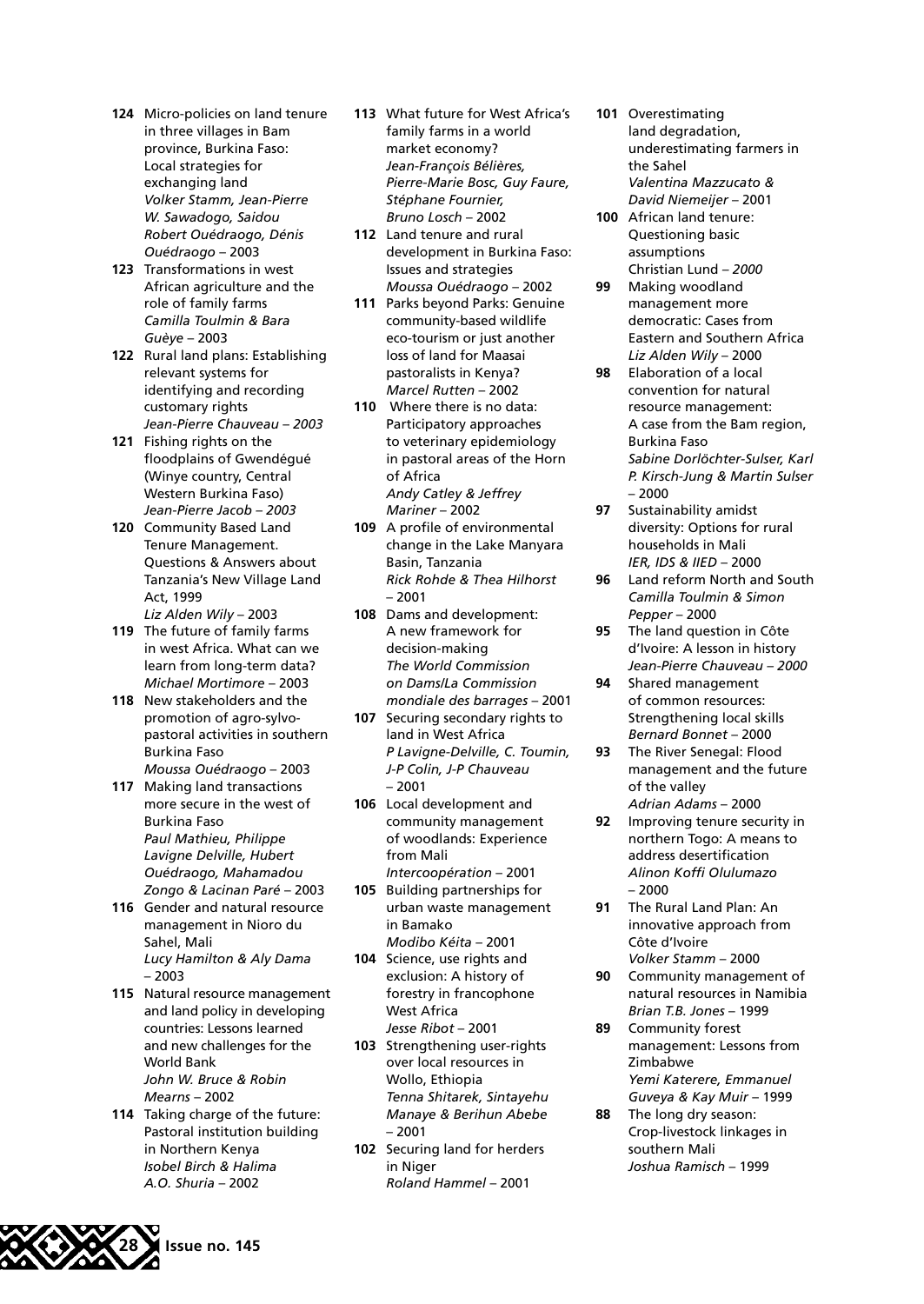- **87** Whither participation? Experience from francophone West Africa *Mamadou Bara Guèye* – 1999
- **86** Harmonising formal law and customary land rights in French-speaking West Africa *Philippe Lavigne Delville*  – 1999
- **85** Pastoral land tenure and agricultural expansion: Sudan and the Horn of Africa *Salah Shazali, Abdel Ghaffar M.Ahmed* – 1999
- **84** Implementing land tenure reform in Uganda: A complex task ahead *Eddie Nsamba-Gayiiya* – 1999
- **83** How to integrate statutory and customary tenure? the Uganda case *Rose Mwebaza* – 1999
- **82** Land tenure reform in South Africa: An example from the Eastern Cape Province*. Lungisile Ntsebeza* – 1999
- **81** Decentralised natural resource management in the Sahel: Overview and analysis *Mike Winter* – 1998
- **80** Conflict and vulnerability to famine: Livestock raiding in Turkana, Kenya *Dylan Hendrickson, Jeremy Armon & Robin Mearns*  – 1998
- **79** Participation and sustainable agriculture: Comparing experiences with PRA and PTD *Irene Guijt & Laurens van Veldhuizen* – 1998
- **78** Elaborating a local convention for managing village woodlands in southern Mali *Thea Hilhorst & Amadi Coulibaly* – 1998
- **77** Resource conservation or short term food needs? Designing incentives for natural resource management *F. Zaal, M. Laman & C. M. Sourang* – 1998
- **76** Land tenure conflicts and their management in the 5th Region of Mali *Idrissa Maïga & Gouro Diallo*  – 1998
- **75** Limits to environmental planning in a world of structural adjustment: The case of Burkina Faso *Mike Speirs & Henrik Secher Marcussen* – 1998
- **74** Natural resource management by local associations in the Kelka region of Mali *Yacouba Dème* – 1998
- **73** Nomadic pastoralists in Kenya: Human ecology aspects of the East-Pokot *Ute Reckers* – 1997
- **72** Pond management in the Podor department, Senegal *Rosnert Ludovic Alissoutin*  – 1997
- **71** History and evolution of land tenure and administration in west Africa *Michael Mortimore* – 1997
- **70** Land tenure disputes and state, community and local law in Burkina Faso *Christian Lund* – 1997
- **69** Pastoralism in a changing world: Patterns of adaptation among the Rabaris of Kutch, Gujerat *Archana Choski & Caroline Dyer* – 1996
- **68** NGOs and natural resource management policy in Burkina Faso *Souleymane Zeba* – 1996
- **67** Sustaining the soil: Indigenous soil and water conservation in Africa *Ian Scoones, Chris Reij & Camilla Toulmin* – 1996
- **66** The involvement of nomadic and transhumant pastoralists in the rehabilitation and management of the Logone floodplain in north Cameroon *Paul Scholte, Saidou Kari & Mark Moritz* – 1996
- **65** Agricultural development in Kuwait *Sarah Al-Sayed Omar, Samira Al-Sayed Omar & Tareq Madouh* – 1996
- **64** Post drought migration and technological innovations among Fulani herders in Senegal: The triumph of the tube! *Kristine Juul* – 1996
- **63** Indigenous soil and water conservation in southern Zimbabwe: A study on techniques, historical changes and recent developments under participatory research and extension *J. Hagmann & K. Muwira*  – 1996
- **62** Resisting change? Adaptations by traditional pastoralists to the Rajasthan Canal Project. *Saurabh Sinha* – 1996
- **61** Water conflict in the Senegal River Valley: Implications of a "no-flood" scenario *Salem Muneera-Murdock & Madiodio Niasse* – 1996
- **60** The effects of male outmigration on women's management of natural resources in the Sudan *Mary Myers with Rosalind David, Sarra Akrat & Amani Awad Hamid* – 1995
- **59** Private land ownership in rural Burkina Faso *Armelle Faure* – 1995
- **58** Participatory planning with pastoralists: Some recent experiences *Anne Waters-Bayer, Wolfgang Bayer, Annette von Lossau* – 1995
- **57** Land tenure, environmental degradation and desertification in Africa: Some thoughts on the Sahelian example *Brigitte Thébaud* – 1995
- **56** The Convention to combat Desertification: Guidelines for NGO Activity *Camilla Toulmin* – 1995
- **55** Recognising the effectiveness of traditional pastoral practices: Lessons from a controlled grazing experiment in Northern Senegal *Brigitte Thébaud, Hermann*
- *Grell & Sabine Miehe*  1995 **54** Creating local democratic politics from above: The "Gestion des Terroirs" approach in Burkina Faso
- *Lars Engberg Pedersen*  1995 **53** Current natural resource management systems: Landholding in the Gamaaji Saare rural community *Awa Ka* – 1994



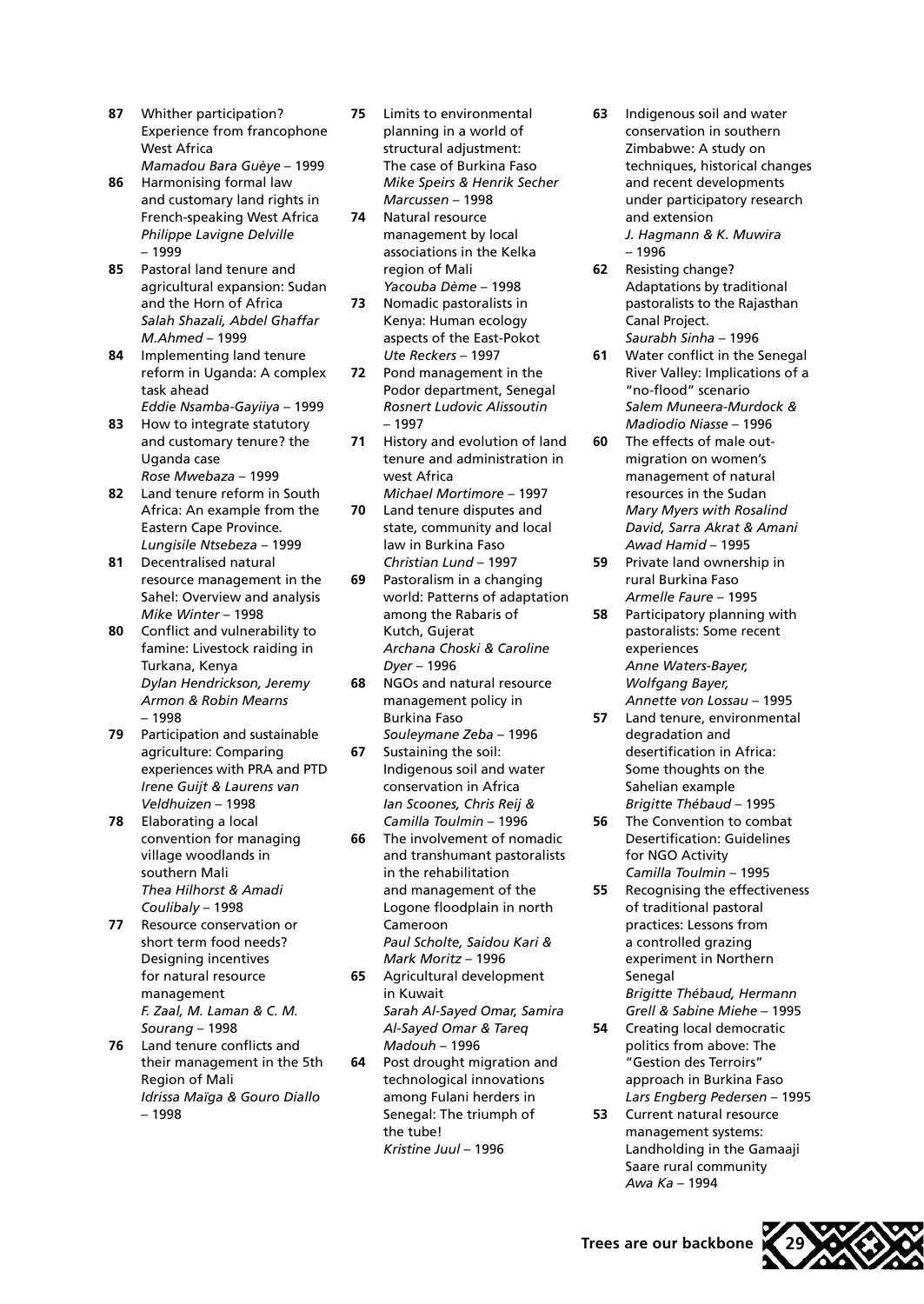- **52** Managing pastoral adaptations in the Red Sea Hills of the Sudan: Challenges and dilemmas *Leif Manger* – 1994
- **51** How farmers classify and manage their land: Implications for research and development activities *Salif Kanté &Toon Defoer*  – 1994
- **50** Pastoral women and livestock management: Examples from Northern Uganda and Central Chad *Hedwig Bruggeman* – 1994
- **49** Conflicts and alliances between farmers and herders: The case of Goll in Fandène, Senegal *Mamadou Bara Guèye* – 1994
- **48** Dealing with risk and uncertainty in Africa's drylands: The social dimensions of desertification *Yvette D Evers* – 1994
- **47** Environment, population growth and productivity in Kenya: A case study of Machakos District *Mary Tiffen & Michael Mortimore* – 1994
- **46** The state and rangeland management: Creation and erosion of pastoral institutions in Mali *Trond Vedeld–* 1993
- **45** Writing from experience: Grassroots in Senegal *Nohoune Lèye* – 1993
- **44** Waiting for the Rural Code: Perspectives on a land tenure reform in Niger *Christian Lund* – 1993
- **43** Pastoralism, crisis and transformation in Karamoja *Joe Oloka-Onyango, Gariyo Zie, Frank Muhereza* – 1993
- **42** Combating desertification: Setting the agenda for a Global Convention *Camilla Toulmin* – 1993
- **41** The Gujars of Uttar Pradesh: Neglected 'victims of progress' *Shiraz Vira* – 1993
- **40** Getting it right: Linking concepts and action for improving the use of natural resources in Sahelian West Africa *Thomas M. Painter* – 1993
- **39** The relationship between research institutes and NGOs in the field of soil and water conservation in Burkina Faso *P Lindskog & A Mando* – 1992
- **38** Wetlands in Drylands: Key resources for agricultural and pastoral production in Africa *Ian Scoones* – 1992
- **37** Co-operation between Senegalese nongovernmental organisations and national research structures: Constraints and perspectives *Mamadou Bara Guèye* – 1992
- **36** The grass is greener on the other side: A study of Raikas, migrant pastoralists of Rajasthan *Arun Agrawal* – 1992
- **35** From woodlots to village land management in the Sahel *Ibrahima Guèye & Peter Laban* – 1992
- **34** Land degradation and rehabilitation: Research in Africa 1980-1990 – retrospect and prospect *Michael Stocking* – 1992
- **33** Rethinking range ecology: Implications for rangeland management in Africa *R H Behnke & I Scoones*  – 1992
- **32** Pastoralists and planners: Local knowledge and resource management in Gidan Magajia grazing reserve, northern Nigeria *M A Mohamed Salih* – 1992
- **31** Poverty and environment in Africa: Which way ahead? *ENDA-Tiers Monde* – 1991
- **30** Decentralising common property resources management: A case study of the Nyaminyami District Council of Zimbabwe's Wildlife Management Programme *J Murombedzi* – 1991
- **29** Mbegué: The disingenous destruction of a Sahelian forest *K Schoonmaker Freudenberger* – 1991
- **28** Women in pastoral societies in East and West Africa *J Pointing & S Joekes* – 1991
- **27** The harvesting of wildgrowing grain crops in the Gourma region of Mali *A Maiga, P N de Leeuw, L Diarra & P Hiernaux* – 1991
- **26** Pastoralism, conservation and development in the Greater Serengeti region *M S Parkipuny* – 1991
- **25** Development cooperation and the developmentenvironment crisis *Kishore Saint –* 1991
- **24** Reforming land tenure and restoring peasants' rights: Some basic conditions for reversing environmental degradation in the Sahel *Keletigui A. Mariko* – 1991
- **23** Traditional soil and water conservation on the Dogon Plateau, Mali *Armand Kassogué with Jean Dolo & Tom Ponsioen* – 1990
- **22** Where herders don't herd anymore: Experience from the Ferlo, Northern Senegal *Oussouby Touré* – 1990
- **21** Drought management: The farmers' strategies and their policy implications *Dr N S Jodha* – 1990
- **20** The role of NGOs and Somalia's development needs in the 1990s *Abdi Ahmed Osman* – 1990
- **19** Farmer-First: Achieving sustainable dryland development in Africa *Camilla Toulmin & Robert Chambers* – 1990
- **18** Is there an ACORD for the 1990s? *ACORD* – 1990
- **17** People's participation in environmental projects in developing countries *Carel Drijver* – 1990
- **16** Village ecosystem planning *Anil Agarwal, Sunita Narain*  – 1990
- **15** Zooforé: Friend or enemy of the forests? The viewpoint of the son of a Malian peasant *Youssouf Sanogo* – 1990
- **14** Sahel information kit *IUCN* – 1989
- **13** Population in the Sahel *IUCN* – 1989
- **12** Women in the fight against desertification *Marie Monimart* – 1989

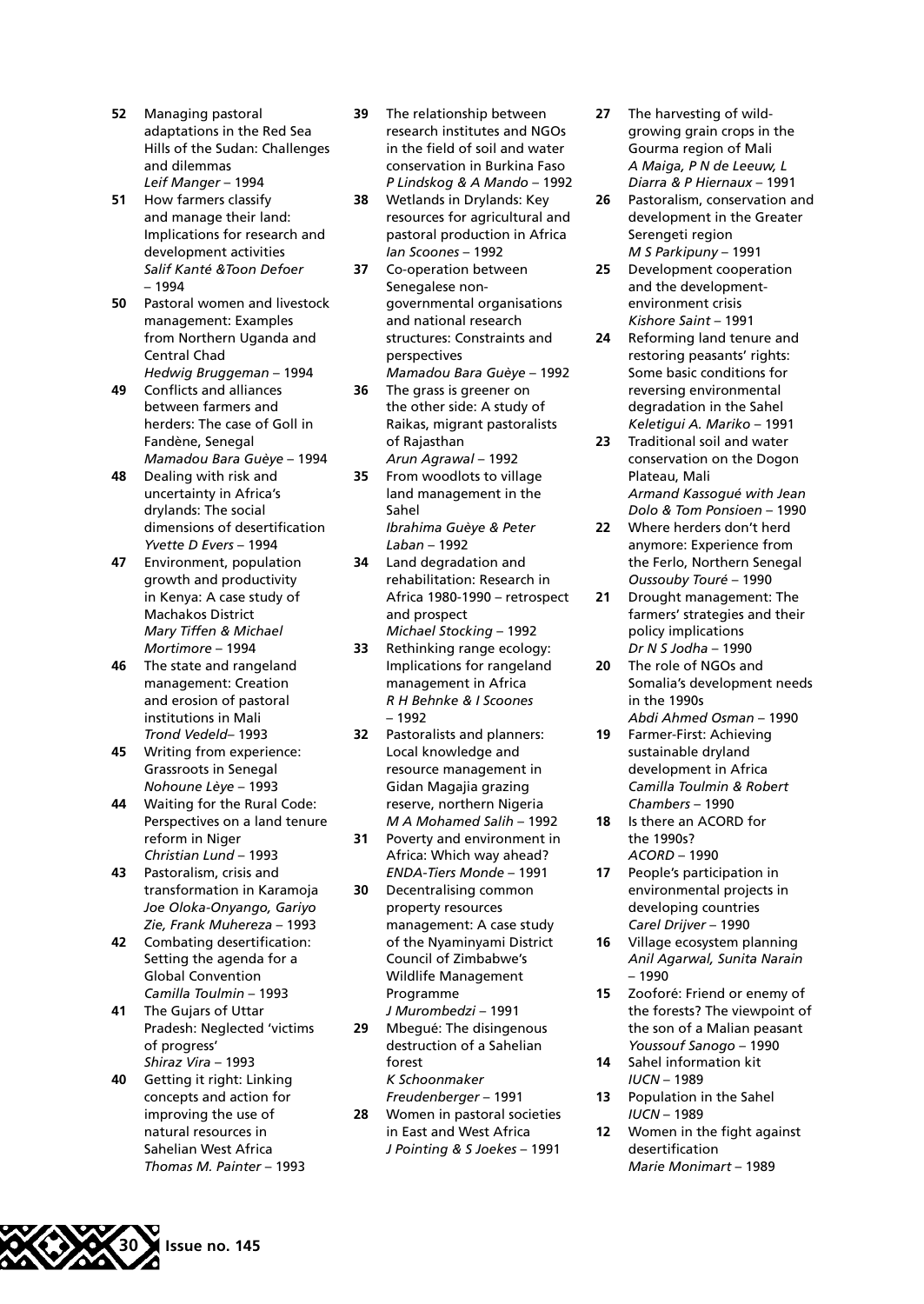- **11** The Segou experience: Landmarks to guide concerted action *CILSS/Club du Sahel –* 1989
- **10** Rainfall in the Sahel *IUCN* – 1989
- **9** Food and agricultural production in the Sahel *IUCN –* 1989
- **8** East African pastoralism: Common land, common problems. Report on Pastoral Land Tenure Workshop *Charles Lane & Jeremy Swift*  – 1989
- **7** Grassroots participation in development *CILSS* – 1989
- **6** International Fund for Agricultural Development: Special programme for Sub-Saharan African countries affected by drought and desertification *IFAD –* 1989
- **5** Towards evaluation of success in natural resource management projects in the Sahel *Jamie Skinner* – 1989
- **4** Disaster prevention in drylands: An overview of national efforts in Ethiopia and case studies of the Ethiopian Red Cross Society *Costantinos Berhe* – 1989
- **3** Participatory forestry A national seminar for Malian NGOs *IIED* – 1988
- **2** An assessment of desertification and land degradation in arid and semi-arid areas *Andrew Warren & Clive Agnew* – 1988
- **1** The role of indigenous NGOs in African recovery and development: The case for regional and sub-regional cooperation *Kabiru Kinyanjui* – 1988



**Trees are our backbone 31**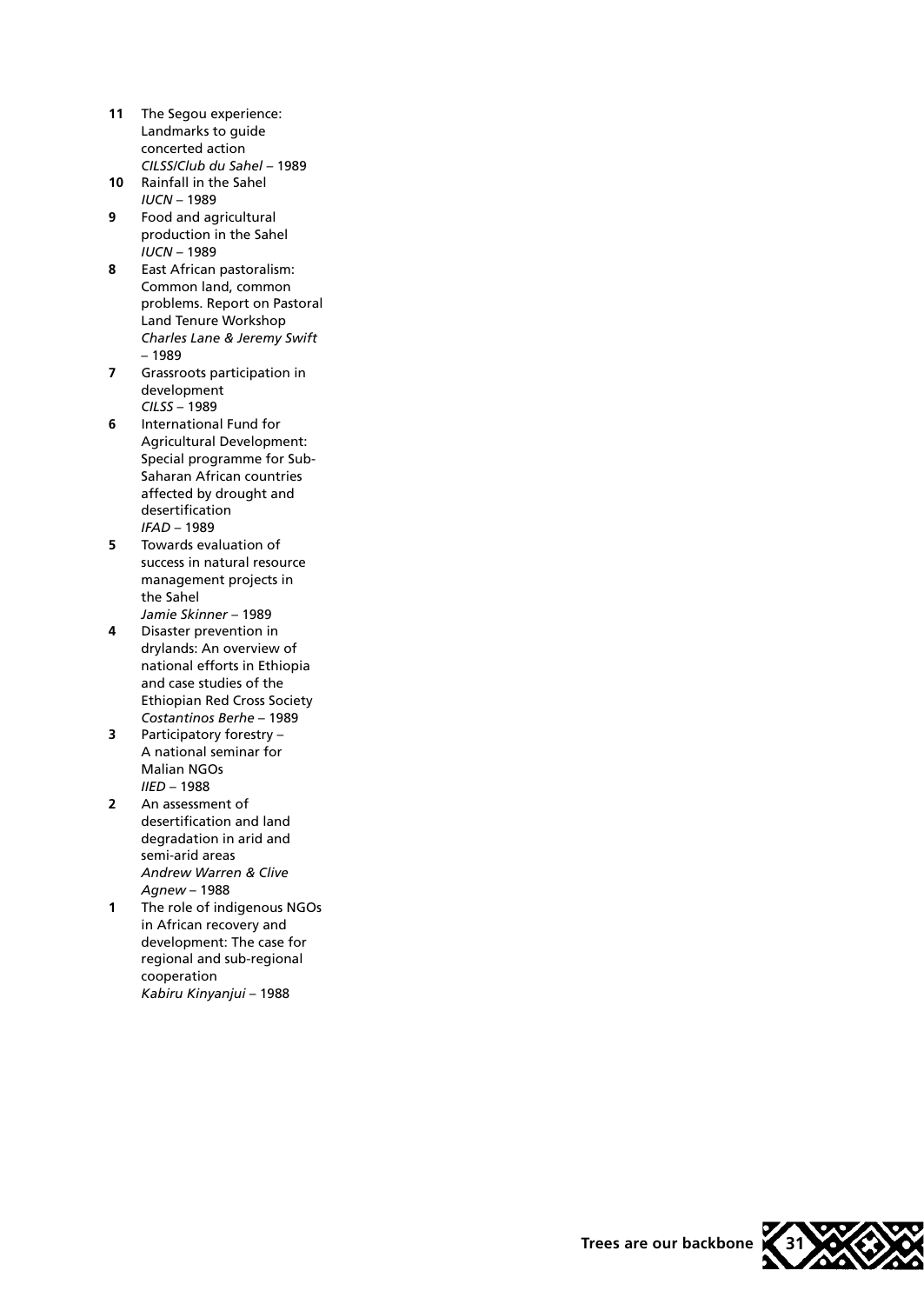### **GUIDELINES FOR SUBMITTING PAPERS TO THE** *ISSUE PAPER* **SERIES**

We welcome contributions to the Drylands *Issue Paper* series from all our readers.

#### **Content**

The *Issue Papers*, published together with the *Haramata* bulletin, are designed to help you share your research results, practical development experience or conceptual ideas on specific issues of relevance to drylands development. Although most of our readers are based in Africa, we also welcome papers from other dryland areas. All *Issue Papers* are published in both English and French so as to encourage the exchange of information between researchers and development practitioners in French and English speaking countries.

*Issue Papers* are not academic publications, but they should present information based on either research or practical experience, and be written in a manner that will be accessible to a nonspecialised readership.

#### **Style**

*Issue Papers* must be short, easy to read and well structured.

- $\bullet$  Use short sentences and paragraphs.
- Keep language simple.
- $\bullet$  Use the active voice.
- $\bullet$  Use a variety of presentation approaches (text, tables, boxes, figures, photographs).
- Length: maximum 7,000 words (including annexes if any).

#### **Editorial process**

Please send an electronic version of your paper in either English or French in Word format, or a hard copy if you do not have access to email. An editorial committee will then review your paper. They will assess its relevance for drylands development and send you written comments including ideas on what changes need to be made for the paper to be accepted for publication. Any subsequent editorial changes will be made in consultation with you. Once your paper has been accepted, it will be translated into the other language (i.e. either English or French) and we will send a copy of the translation for you to check if you wish.

We like to illustrate the *Issue Papers* with a few photos, maps, drawings or even cartoons. If you have any illustrations, please send them separately in their original format (e.g., photographs should be submitted as jpeg or gif files) as well as being embedded within the document. This will allow us to make modifications and ensure good reproduction of the illustrations in print.

You can also send us an idea for an *Issue Paper* rather than a completed document. This can consist of a few ideas jotted down in an email, which we can then help you develop into a paper.

#### **Papers or correspondence should be addressed to:**

Drylands Programme IIED 3 Endsleigh Street London WC1H 0DD UK Tel: +44(0)207 388 2117 Fax: +44(0)207 388 2826 Email: drylands@iied.org